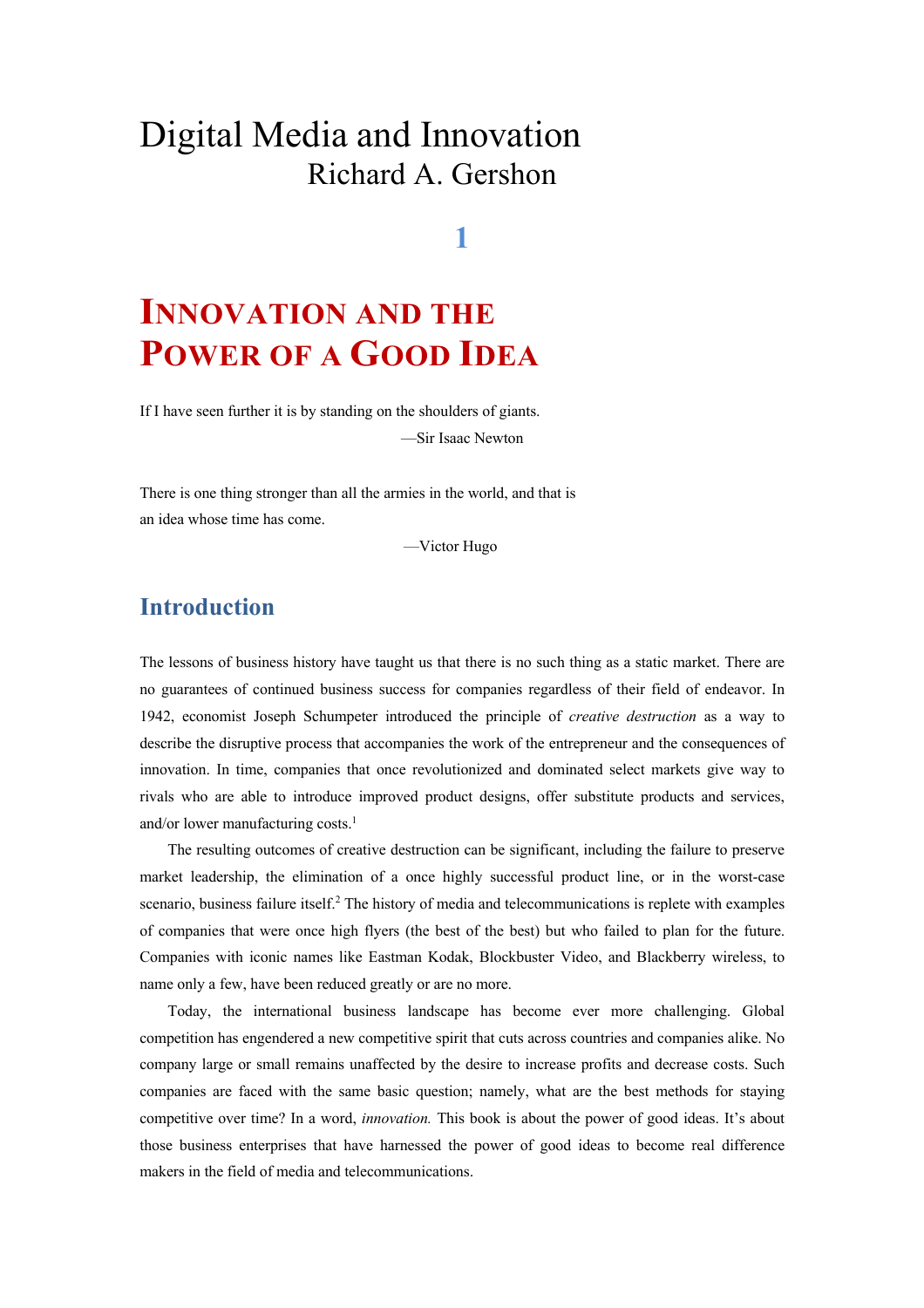When we use the word *innovation*, there is a tendency to think of it in present-day terms. Companies like Apple and Google are considered innovative companies. Similarly, the term *innovation* often is linked to companies that are engaged in digital media. From Sony's Akio Morita and the invention of the Walkman to Steve Jobs and the development of the iPhone, one of the goals of this book is to show the full measure of creativity and entrepreneurship both past and present. While there are numerous books on the subject of innovation (and specific corporate histories of well-known media companies), there are few books presently that are fully focused on the linkage between innovation and media and telecommunications. What has long fascinated me about the work of innovators like Walt Disney (Disney), Steve Jobs (Apple) and Jeff Bezos (Amazon), to name only a few, is the opportunity to examine how such companies and individuals create groundbreaking products and services while addressing the challenges of staying innovative over time. This book represents a unique opportunity to look at the importance of innovation and innovative thinking to the long-term success of today's leading media and telecommunications companies. Specifically, it will address four sets of questions. First, what does it mean to be an innovative media business enterprise? Second, what are the different types of media innovation, and who are some of the players who have proven to be real game changers in shaping the business of communication? Third, why do good companies fail to remain innovative over time? And fourth, how do the best companies foster a culture of innovation within their own organizational settings? This book will examine some of the people, companies, and strategies that have transformed the business of media and telecommunications.

## **What Is Innovation?**

Renowned scholar Everett Rogers (1995) defines innovation as "an idea, practice or object that is perceived as new by an individual."3 In principle, there are two kinds of innovation, namely, sustaining technology versus disruptive technology. A sustaining technology has to do with product improvement and performance. The goal is to improve on an existing technology or service by adding new and enhanced feature elements.4 A computer manufacturer, for example, routinely is looking to improve on basic design elements like speed and throughput, processing power, and graphics display. For most companies, sustaining technology (or incremental innovation) is the most common form of innovation, often receiving more than 80 percent of the organization's total research and development budget.5

Sustaining technology is extremely important because it provides the steady and necessary improvements in product design that guard against rival product offerings. It also demonstrates a commitment to brand improvement. Such examples might include incremental improvements in Microsoft Office software or the steady progressions made in the Apple iPhone. The goal of sustaining (or incremental) innovation is to try and realize as much value as possible from an existing product or service without having to make a significant change in product design and/or a major retooling in production. By doing so, a company can preserve market share, extend brand awareness, and maintain profitability for a long period of time.

In contrast, a disruptive (or breakthrough) technology represents an altogether different approach to an existing product design and process. It redefines the playing field by introducing to the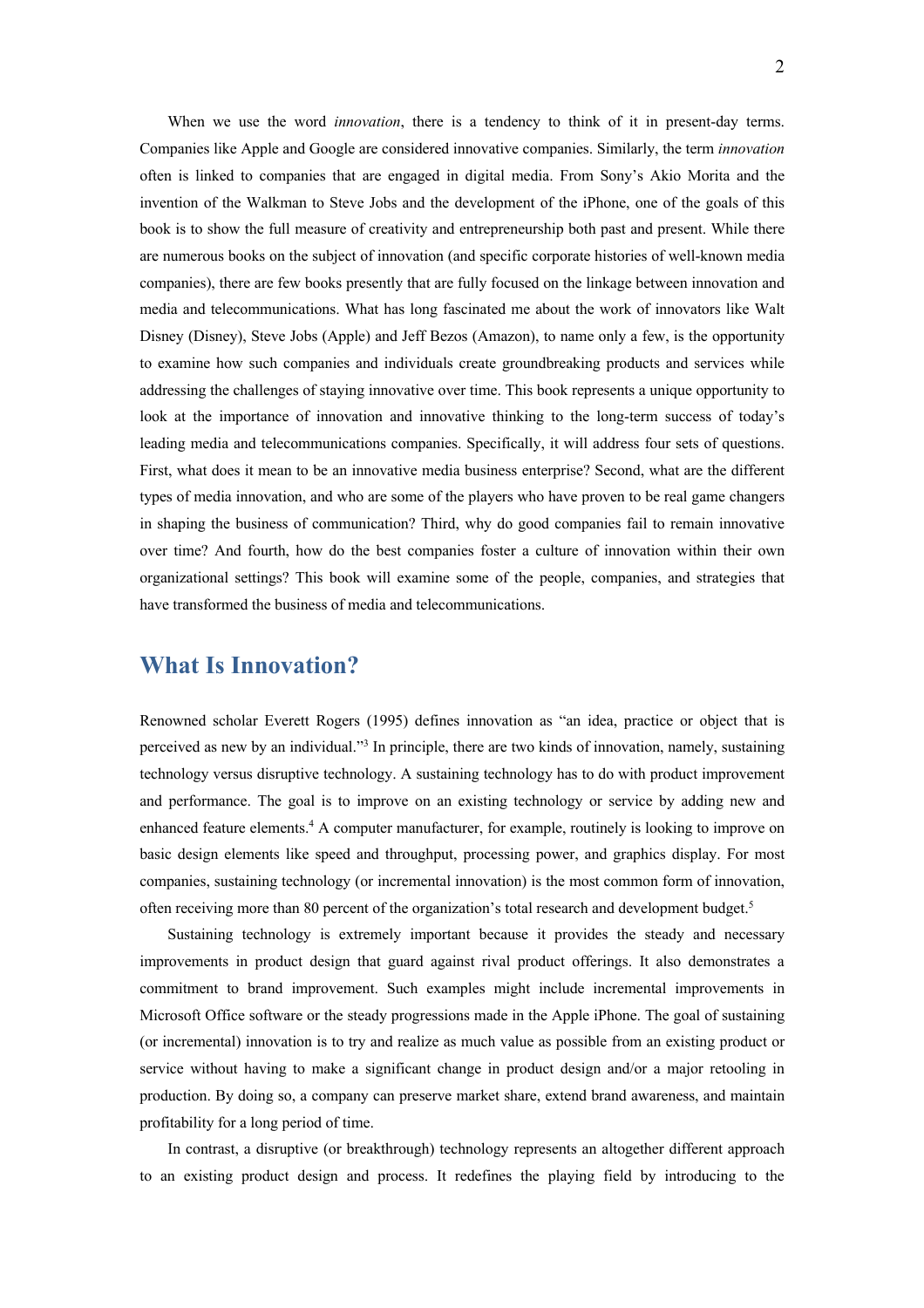marketplace a unique value proposition. (See Table 1.1). Consider, for example, the impact that MP3 file-sharing technology has had on the music industry. The speed and efficiency of Internet-delivered music using MP3 file-sharing software has fundamentally changed the cost structure of music recording and distribution on a worldwide basis.<sup>6</sup> The combination of the Apple iPod and iTunes media store created the first sustainable Internet music business model of its kind. It would redefine the way music is distributed and recorded forever more and give rise to the principle of personalized music selection. It was an absolute game changer and the quintessential example of a disruptive technology.

| Company                  | <b>Disruptive</b><br><b>Product/Service</b>     | <b>Value Proposition</b>                                                                                   |
|--------------------------|-------------------------------------------------|------------------------------------------------------------------------------------------------------------|
| Apple                    | iPod and iTunes music<br>store                  | Portable and Customized music<br>selection                                                                 |
| Home Box Office<br>(HBO) | Paying for television                           | Premium television programming<br>The Sopranos, John Adams, Game of<br><i>Thowns</i> etc.                  |
| Walt Disney Company      | Walt Disney World<br>Theme Parks and<br>Resorts | Enhanced family entertainment                                                                              |
| Amazon                   | Amazon.com; on-line<br>shopping                 | Business-to-consumer e-commerce                                                                            |
| Sony Inc. and Phillips   | Compact disk (CD)                               | Transformed music delivery,<br>playback and storage; later used for<br>information and video game delivery |

#### **Table 1.1 Media Innovation: Disruptive Effects and New Value Proposition**

Source: R. Gershon7

# **The Power of a Good Idea**

There are any number of terms that we use in our day-to-day experience to describe the power of a good idea. Such words and phrases as *inspiration, compelling vision*, and *natural insight* are just a few of the lexicon of terms to describe that moment in time when a good idea takes hold. The best innovators have natural curiosity about their environment. They are keen observers of human behavior and one's natural landscape. They are willing to juxtapose various idea combinations to see what happens.

As author Steven Johnson (2010) points out, a good idea is really a network of possibilities. A good idea spawns infinite connections and opportunities.8 One of the important themes in this book is that the best innovators work in environments that allow them to be creative. From the original AT&T Bell Labs to the present-day Googleplex, there is a natural synergy that occurs when a project team combines talents and skills toward a common effort. A good idea has to be malleable; that is, it must be capable of adapting to various designs and configurations. As Ideo's Tom Kelley (2005) describes it,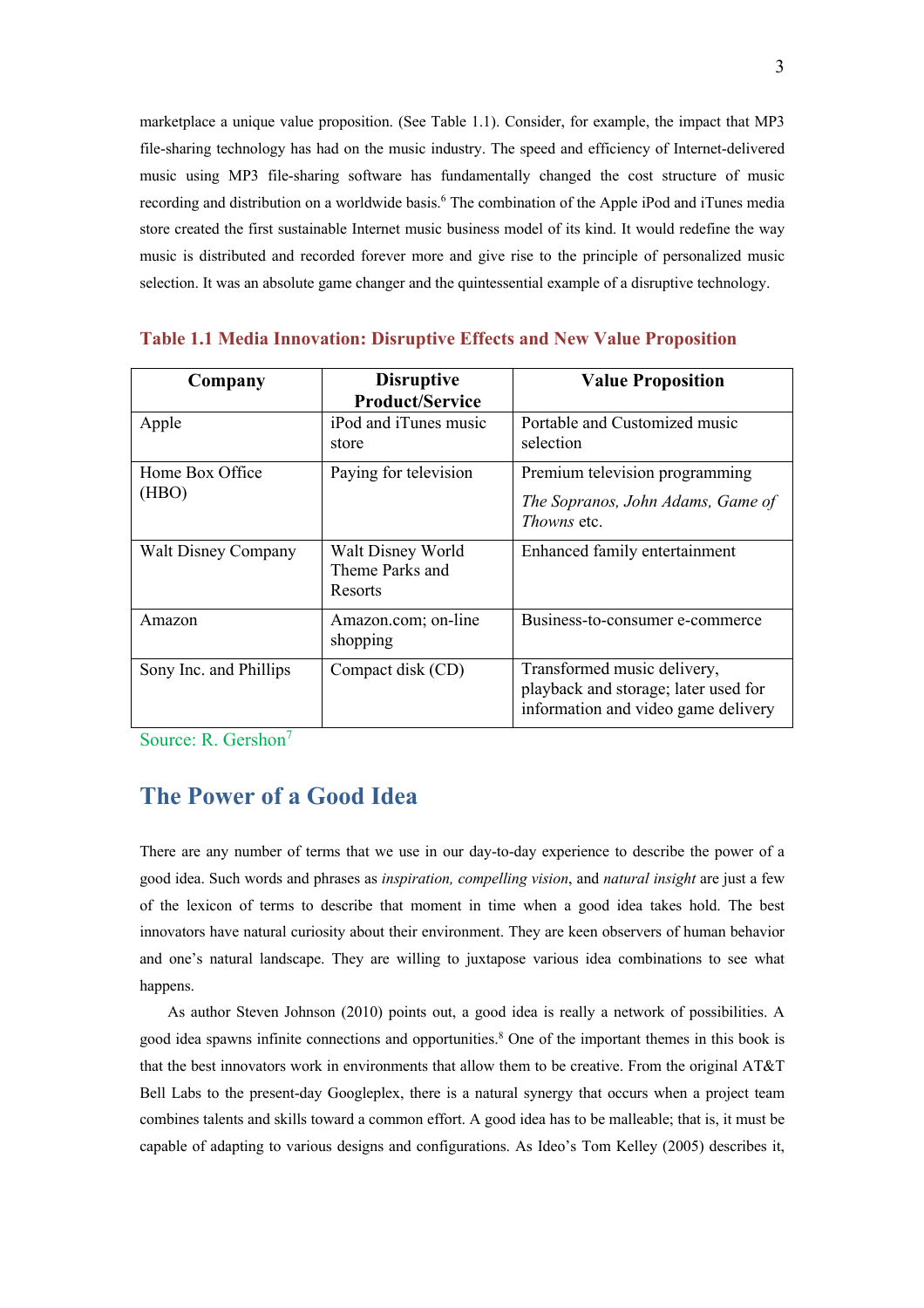the best projects and design configurations are a collaborative effort; they never finish where they began. He characterizes it as the "magic of cross-pollination."9

#### **The Serendipitous Discovery**

From the original telephone to Post-it Notes, it sometimes happens that the scientist or engineer winds up creating something very different than what was originally intended.<sup>10</sup> As sometimes happens, the discovery is more accidental than planned. Probably, the most famous example was the invention of the telephone itself. In setting out to create the harmonic telegraph (multiple Morse code signals on a single wire), inventor Alexander Graham Bell wound up creating something far more compelling and futuristic than the original concept. Bell's extensive knowledge of sound (and sound waves) enabled him to consider the possibility of transmitting human speech electronically.<sup>11</sup> Both he and Elisha Gray are credited with independently having designed the first prototype devices that would later become the telephone. The telephone became the foundation for an entire system of communication that would take more than fifty years to build and require telephone exchanges (including operators, switches, and routers), long-distance lines, and assigned numbers. In time, the future AT&T would become the largest corporation in the world.

# **Research and Development**

The words *research* and *development* are 20th-century terms that owe their beginning to the original industrial lab concept promoted by men like Thomas Edison, who built one of the first of its kind in Menlo Park, New Jersey (now called Edison in his honor). Menlo Park was home to one of America's first research and development (R&D) labs, which created products such as the phonograph and the incandescent lightbulb as well as an estimated 400 patents. The laboratory's open floor plan allowed for easy communication among Edison and his associates. The layout created an informal environment that Edison felt would foster creativity. Edison had no rules for work and no time clock. But his team worked long hours and was highly successful in their endeavors.<sup>12</sup> In time, other high-tech companies one day would follow suit and create their own version of the industrialized R&D lab. One such company was AT&T.

#### AT&T

The traditional R&D model assumes a more formal approach to research and product development. The goal is to enhance current product design as well as solve problems related to its implementation. Such R&D groups are assigned an annual budget with which to conduct research pertaining to product development as well as pure research (i.e., creating, new knowledge) that may not have immediate benefit. One of the best examples of a successful R&D model was AT&T Bell Labs, established in 1925. Bell Labs would prove to be an extremely fertile ground for the development of new and enhanced communication technology. Bell Labs had more PhD's under the roof of its 21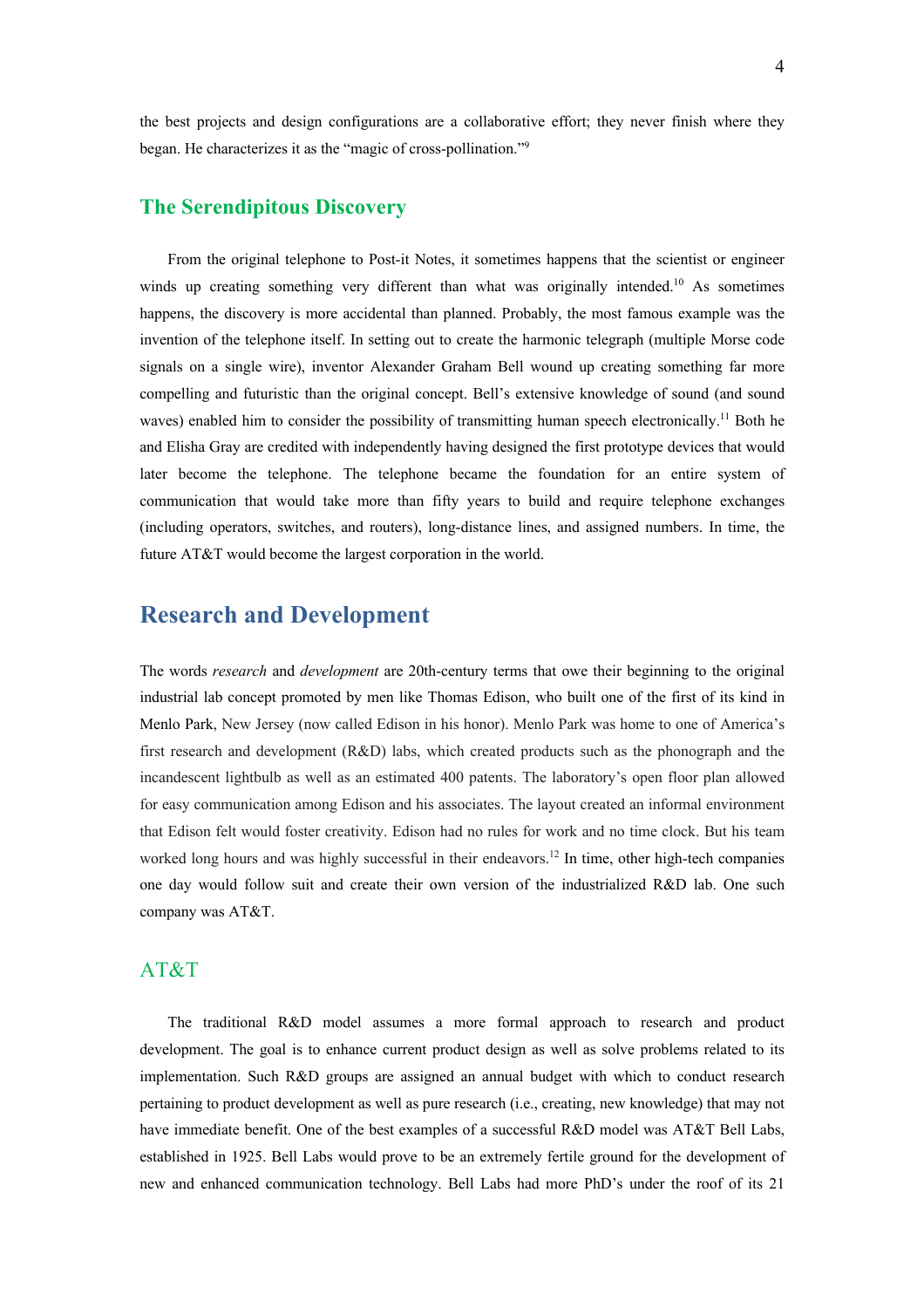branches than any single university could claim in the field of engineering and turned out more than 19,000 patents since it began in 1925. As an R&D facility, Bell Labs could boast a number of firsts, including the first transistor, first laser, the first efficient communication satellite known as Telstar, early prototype designs in cellular telephones, as well as telephone switches and fiber optic communications. 13

Bell Labs was unique for its time because it enabled its people to pursue pure research. One Bell Labs researcher described it as "managed anarchy." Pure research is an unpredictable path, with many hidden twists and curves. As so often happens, one discovery may not be useful for the moment but may lead eventually to another that is. Consider, for example, the work of Bell researcher Clinton Davisson, who won the Nobel Prize for physics in 1927 for work that revealed the nature of subatomic particles. His work proved that electrons can behave like a wave. Decades later, his work would be critical to the understanding of how semiconductors and lasers work. For his part, Davisson simply was trying to figure out how electrons behaved in a vacuum tube environment. Vacuum tube design was essential to AT&T's growing long-distance telephone network. It should be remembered that all communication signals suffer from problems of attenuation; that is, the signal becomes weakened over distance.14 A typical phone signal becomes weaker as it travels over hundreds of miles. A vacuum tube helps to restore and amplify the weakened signals. But a vacuum tube has certain limitations.

Davisson's work attracted William Shockley, a young physicist from the Massachusetts Institute of Technology (MIT) to Bell Labs. Shockley headed up a group that included John Bardeen and Walter Brattain. They began doing preliminary research in the field of semiconductor design. This would require a deeper understanding of the switching and amplification of electrons. On December 12, 1943, Bell Labs physicists Shockley, Bardeen, and Brattain demonstrated the transistor: the world's first semiconductor device that could do the work of a vacuum tube.<sup>15</sup> The transistor would allow for more efficient transfer, switching, and amplification of electrons. The transistor provided the beginning step toward the efficient transfer of electrons and the miniaturization of that effort.

The transistor set into motion a whole host of innovation that was to touch every aspect of future communication technology, ranging from transistor radios to command and control telemetry for space flight. The transistor proved to be an important step that would lead to the development of the integrated circuit (i.e., multiple interconnected transistors on a single piece of silicon), popularly known as the computer chip.16 The development of the transistor would win Shockley, Bardeen, and Brattain a Nobel Prize for physics.17

Another important discovery was in the field of wireless communication. The principle of cellular telephony was first articulated by D. H. Ring in 1947 in a technical memorandum at Bell Labs. Ring's paper, with valuable assistance from W. R. Young, referenced several critical elements, including the need for small geographical areas called cells (or areas of phone coverage), a low-powered transmitter in each cell, traffic to be controlled by a central switch, and the reuse of frequencies in different cell sites. Writing for the *Bell System Technical Journal,* W. R. Young stated that Bell's engineering teams "had faith that the means for administering and connecting to many small cells would evolve by the time they were needed."18 On June 17, 1946, in St. Louis, Missouri, AT&T and Southwestern Bell introduced the first American commercial mobile radio-telephone service. It was simply called Mobile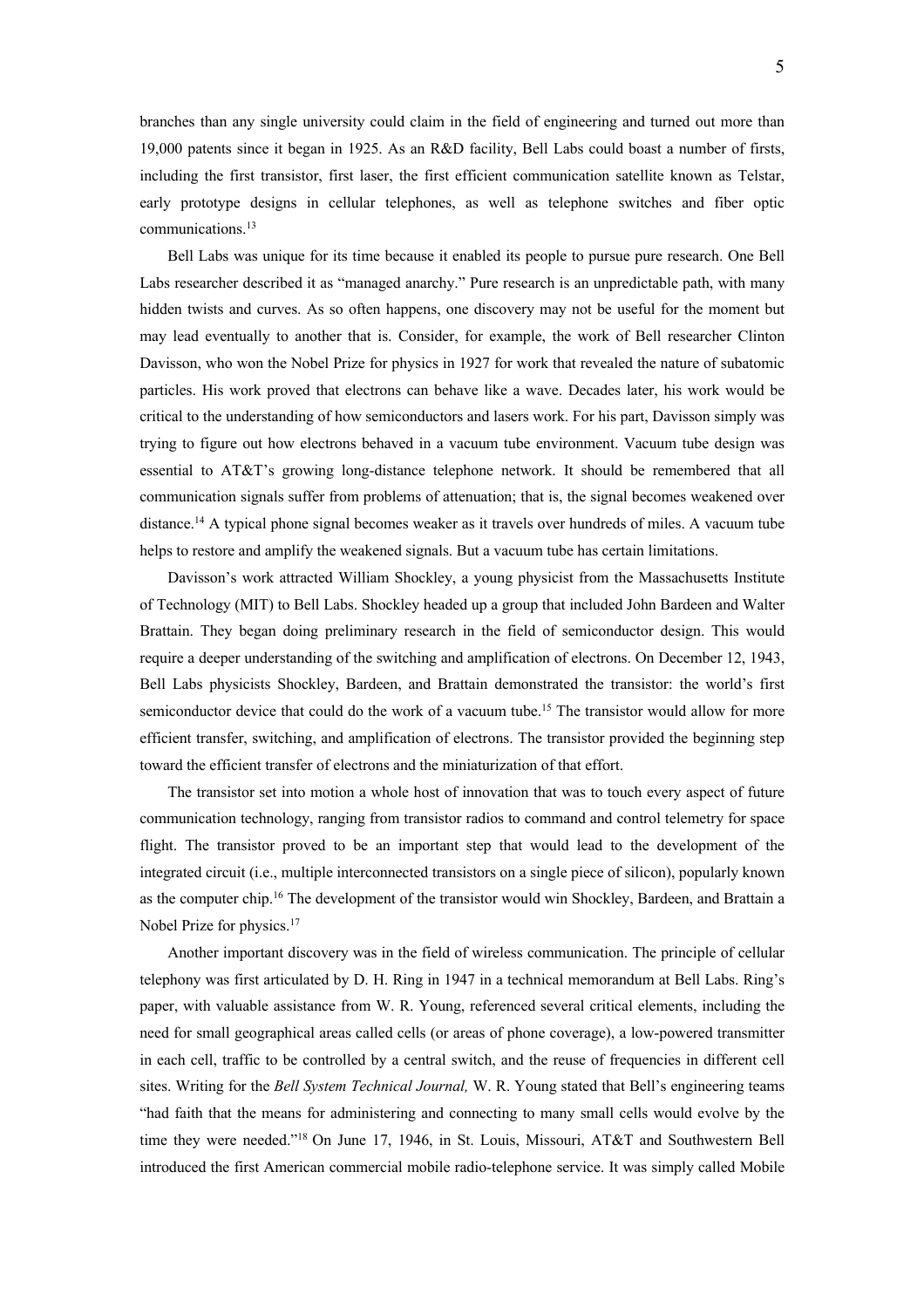Telephone Service.<sup>19</sup> It should be noted that early design work in the area of cellular telephony was happening in other parts of the world as well, most notably Sweden and Finland. But the AT&T demonstration marked the beginning of cellular telephone communication as we know it.

# **Mavericks and the Power of a Good Idea**

Very few entrepreneurs ever set out with the goal of becoming an entrepreneur. Rather, they are highly committed individuals who develop a deep-seated passion toward a problem or issue that they are working on. Some of the best innovation comes from the lone individual who I like to term the *maverick.* The maverick stands outside the box in terms of his or her thinking. Mavericks come in many forms. They may include those individuals who criticize deficiencies in current business processes and products. Innovators sometimes include whistle-blowers whose strong sense of right and wrong call out unethical or self-defeating business practices of the organization. And likewise, innovators can be those individuals who think up new ideas that have never been tried before. They put an entirely different lens on a problem.

#### **Tim Berners-Lee, Great Britain**

There is something to be said for the fact that good ideas often take awhile to germinate. Steven Johnson refers to it as the "slow hunch." Consider, for example, the evolutionary thought process that gave birth to the principle of hypertext linking. In 1980, Tim Berners-Lee began working on a software project called Enquire that was an early version of hypertext linking and the World Wide Web concept. It was an idea that took several years to evolve. He would come back to it time and again during the next several years. In March 1989, Tim Berners-Lee, now a scientist at CERN, the European Organization for Nuclear Research, wrote a paper detailing the means by which members of the particle physics research community could research easily and share electronic documents.

At the start of the 1990s, the Internet was used primarily by the military, academic institutions, and business contractors. The primary system for communication was entirely text based, relying on basic newsgroups and remote Telnet chat sessions to send messages between users. Berners-Lee was challenged by the fact that searching for information meant having to log on to different computers with different protocol languages. As the popularity of the Internet increased, newcomers often found the arcane navigational commands a difficult task. Such would-be users had to master a complex set of computer commands and procedures before they could access the Internet. What was needed was an easy-to-use communication procedure that could link various programs.

In March 1989, Berners-Lee wrote a proposal to develop a large hypertext database with typed links. The initial proposal generated little interest. Later that same year, both he and colleague Robert Cailliau rewrote the proposal with the goal of developing a more improved navigational protocol for the Internet. The new protocol design was based on the principle of hypertext (or nonlinear text), which is the foundation of multimedia computing.20 Lee's hypertext markup language (HTML) protocol would not require any specialized computer skills other than the ability to point and click on text or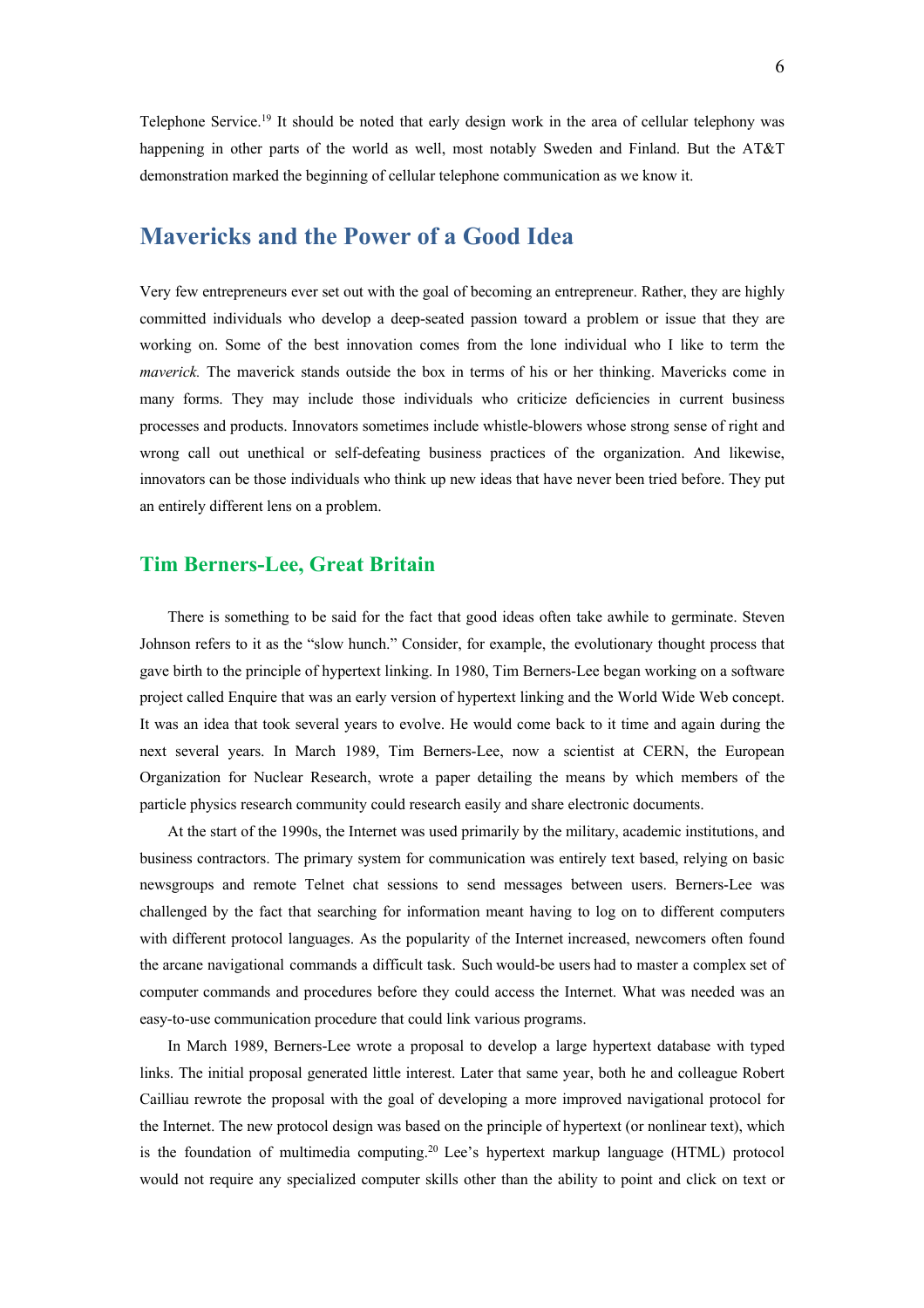graphics. The hypertext protocol allows the user to navigate the Internet by moving from one document to another (or from one computer host to another).<sup>21</sup> The genius in Berners-Lee's work lay in the fact that he found a way to link documents using a common protocol rather than having to access remote databases as separate and distinct pieces of information. Tim Berners-Lee's contribution to the development of the Internet cannot be overestimated. The HTML protocol forms the basis for the World Wide Web concept.

#### **Bill Gates, United States**

Microsoft is a transnational computer and information company based in Redmond, Washington. The company was founded by Bill Gates and his childhood friend Paul Allen. Microsoft is the world's largest software company. Both Gates and Allen attended Seattle-based Lakeside preparatory school. Both Gates and Allen were the proverbial computer geeks, spending most of their spare time in the school's computer room. Paul Allen would later graduate and study computer science at the University of Washington, while Gates attended Harvard but later dropped out. In January 1975, Paul Allen read an article about the Altair 8800 microcomputer in *Popular Electronics* magazine. He showed the article to Gates, who in turn, called Micro Instrumentation and Telemetry Systems (MITS), makers of the Altair. Bill Gates offered both his and Paul Allen's services to write a version of the new BASIC programming language for the Altair. In signing the contract, Allen and Gates left Boston, Massachusetts, where Allen worked for Honeywell and Gates was enrolled in Harvard, and moved to Albuquerque, New Mexico, where MITS was located. It took them eight weeks to successfully complete and demonstrate the new software package. MITS agreed to distribute and market the product under the name of Altair BASIC.

The success of the Altair project proved to be the important catalyst that motivated Gates and Allen to form their own software company called Microsoft on April 4, 1975. Bill Gates would serve as the company's new CEO. The company was later incorporated in the state of Washington in 1981. Microsoft soon established itself as one of America's first (and perhaps largest) producers of computer software, most notably, expanded versions of BASIC, which had become the default standard on most available personal computers (PCs) to date. The real turning point for Microsoft came in 1981, when it signed a contract with IBM to write the operating system code for the company' soon-to-be-launched IBM PC. Initially, Gates referred IBM to Digital Research (DRI), makers of the widely used CP/M operating system.22 The discussions were unsuccessful, and IBM came back to Microsoft, which agreed to develop a new operating system. Microsoft contracted with Tim Patterson of Seattle Computer Products, and together they combined to create MS-DOS for a one-time fee of \$50,000. The most important part of the deal, however, was Gate's shrewd decision to retain the copyright on the PC operating system. That decision was prescient. Gates recognized that software development would drive the burgeoning computer industry. He believed that future PC manufacturers would need equivalent operating systems, and Microsoft was well positioned to be the principal supplier.

From Microsoft's founding in 1975 until 2006, Bill Gates served as the company's chief technology strategist. He helped expand the company's range of products, including the Windows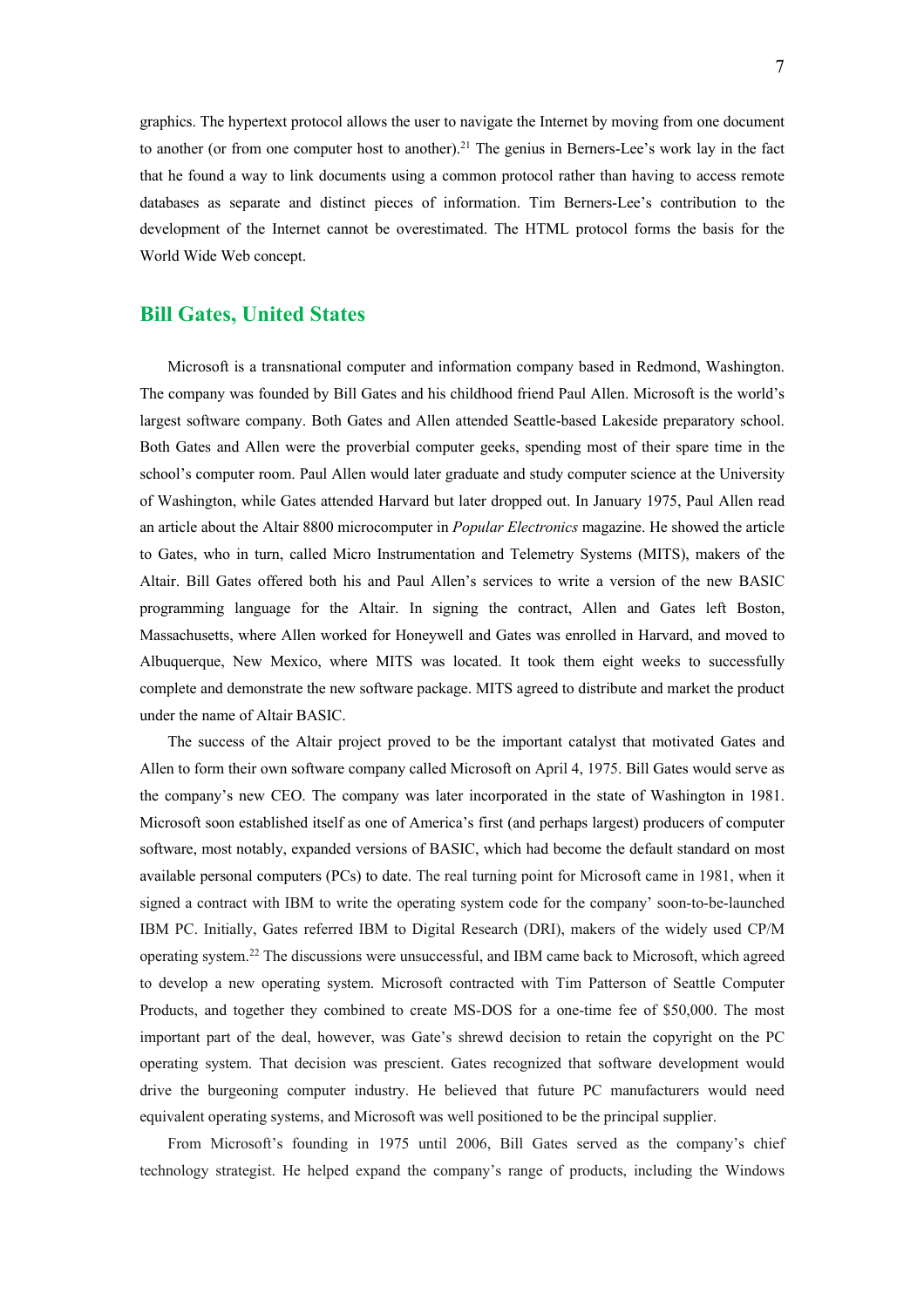operating system as well as the Microsoft Office suite of products. As the world's leading supplier of personal computing software, Microsoft developed a reputation for being aggressive and sometimes anticompetitive.23 Gates, himself, was generally recognized to be an impatient and demanding boss. Gates met regularly with Microsoft's senior leadership team. Firsthand accounts of these meetings describe him as verbally combative, routinely challenging his managers for perceived flaws in their approach to business strategy or mistakes made in software development and execution.<sup>24</sup>

What is sometimes forgotten is the important role that Microsoft (and specifically Gates) has played in helping to advance personal computing. Microsoft set the defacto standards in business computing software. By shifting the value proposition in computing to software, Microsoft commoditized the manufacture of hardware equipment, thus making personal computing accessible to the general public.<sup>25</sup> Microsoft, more than any company, took the mystery out of computing by transforming an industry that was once the purview of the guys in the white coats. Unlike Apple, Microsoft did not create a proprietary standard, thereby allowing all manufacturers to build computers using Microsoft software. Microsoft put a PC on everyone's desk. Microsoft built a strong, reliable operating system and set of software products that enabled millions of users worldwide to engage in computing at a cost point that greatly advanced the field of personal computing.

#### **Ken Kutaragi, Japan**

The Sony Playstation was the brainchild of an engineer named Ken Kutaragi, who was fascinated with designing an entertainment device that could combine the power of a computer workstation with high-resolution graphics. For two years, Kutaragi operated without a sponsor until his friend, Teruo "Terry" Tokunaka, a senior executive at Sony, interceded on his behalf. Tokunaka took Kutaragi to see Sony CEO Norio Ohga to discuss his idea. Ohga was sufficiently impressed that he authorized Kutaragi to begin building a working prototype of his video game console.26 Not everyone at Sony was enamored with the idea of video game technology. In the beginning, the senior leadership at Sony did not view themselves in the business of video game technology, which was seen as a children's toy. Worse still, companies like Nintendo and Sega were the established leaders in video game technology and software. Nevertheless, Sony's executive planning committee approved \$50 million in start-up costs to allow Kutaragi and his design team to develop the basic computer chip necessary for a future video game console.

One of Sony's major challenges was to convince the larger software developers to create innovative games to support the new platform system. Sony's future success in video game technology would depend on high-quality software games. In November 1993, Sony Computer Entertainment (SCE) was created for the purpose of marketing and licensing video game consoles and titles. One of the most critical elements to the new Sony video game platform was the use of CD technology instead of the existing 16-bit cartridge. It was recognized that the CD possessed greater storage capacity than a video game cartridge and was much cheaper to produce. Sony was able to play to its own strengths as both they and Phillips Corporation were the co-inventors of the CD. On December 3, 1994, the Sony Playstation was launched in Japan with eight game titles. Sony sold some 300,000 units in the first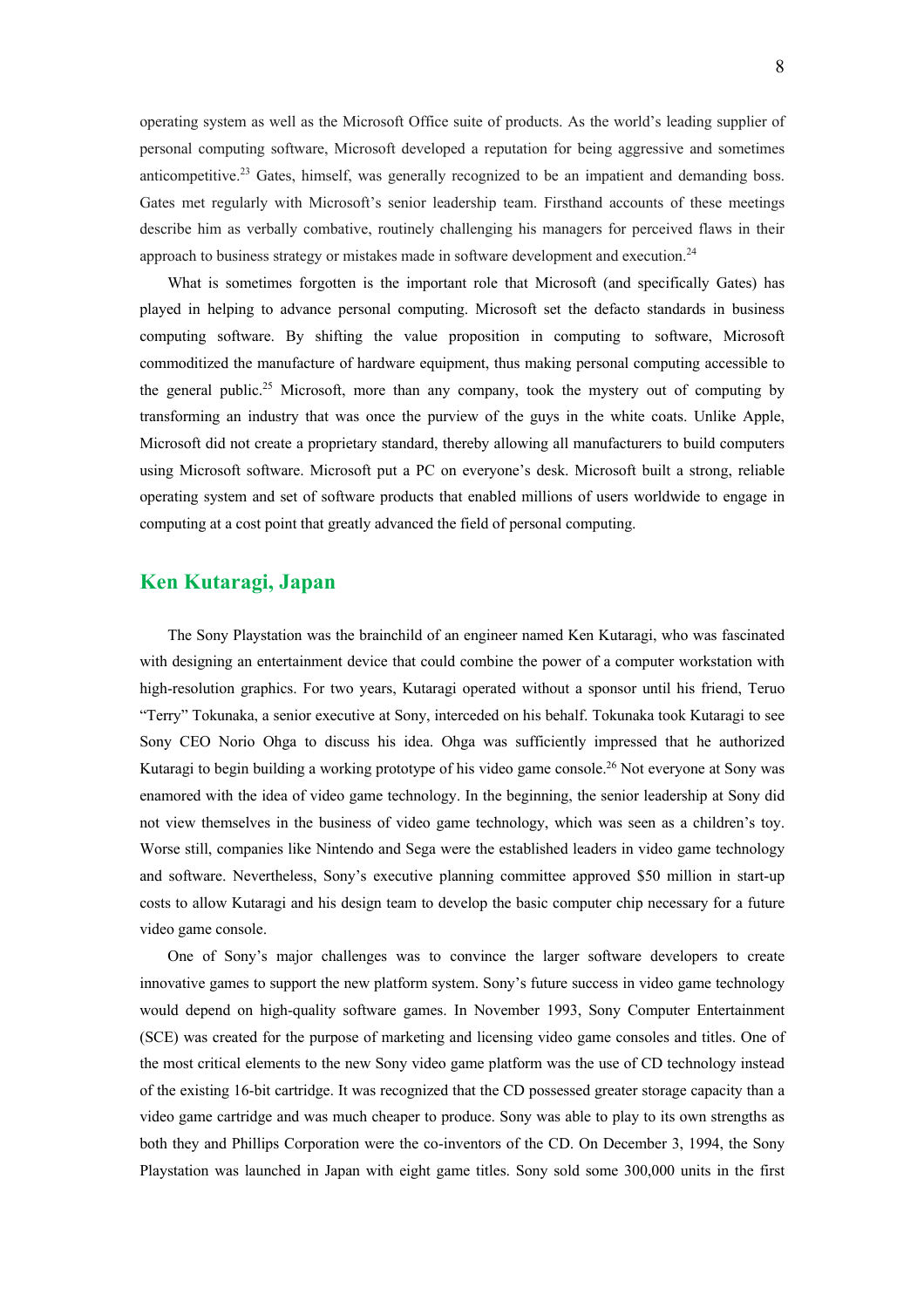month alone, more than three times what company strategists had expected. The Playstation was launched a year later in the United States and achieved immediate success. By 1998, Playstation had sold 33 million units worldwide and become the international leader in video game consoles. In 2000, Sony's PlayStation 2 was launched and became the best-selling console ever built.<sup>27</sup> In time, the Sony Playstation would become more than a video game system. It would develop into an all-inclusive broadband delivery system to the home, capable of allowing users to play games, watch television, and listen to music. The development of Playstation ultimately changed the landscape of the medium forever, becoming the foundation for gaming as we know it.

#### **Linus Torvalds, Finland**

Finland's Linus Torvalds is a computer scientist who was the principal force behind the development of the Linux operating system. In 1991, while studying at the University of Helsinki, he purchased his first PC. Torvalds was not satisfied with the computer's operating system. His PC used MS-DOS, the disk operating system designed by Microsoft Corporation. Torvalds, for his part, preferred AT&T's UNIX-based operating system that was used on the university's computers.<sup>28</sup> He decided to create his own PC-based version of UNIX. Months of determined programming work yielded the beginnings of an operating system known as Linux. In 1991, he posted a message on the Internet to alert other PC users to his new system and made the software available for free downloading. As was a common practice among software developers at the time, Torvalds released the source code, which meant that anyone with knowledge of computer programming could modify Linux to suit his or her own purposes. Because of their access to the source code, many programmers helped Torvalds retool and refine the software, and by 1994 the Linux kernel (original code) version 1.0 was released.

Operating systems require a certain amount of technical acumen. The original Linux OS was not as easy to use when compared to the more popular operating systems such as Windows, Apple's Mac OS, or IBM OS/2. However, Linux evolved into a remarkably reliable, efficient system that rarely crashed. In addition to Linux being free, its source code can be viewed and modified by anyone, unlike a proprietary operating system. This means that different language versions can be developed and deployed in markets that would be too small for traditional companies. Compared to Windows, Linux is more difficult to use. Linux became popular in the late 1990s when competitors of Microsoft began taking the upstart operating system seriously. Companies like Oracle, Netscape Communications, and Intel (to name only a few) announced plans to support Linux as an inexpensive alternative to Windows. What sets Linux apart from other operating systems is that it has grown to become a major force in computing, powering everything from the New York Stock Exchange to mobile phones to supercomputers to consumer devices. As an open source system, Linux is developed collaboratively; that is, no one company is solely responsible for its continuation or ongoing support. Developers from hundreds of different companies contribute to every kernel release. Companies participating in the Linux economy share research and development costs with their partners and competitors. The sharing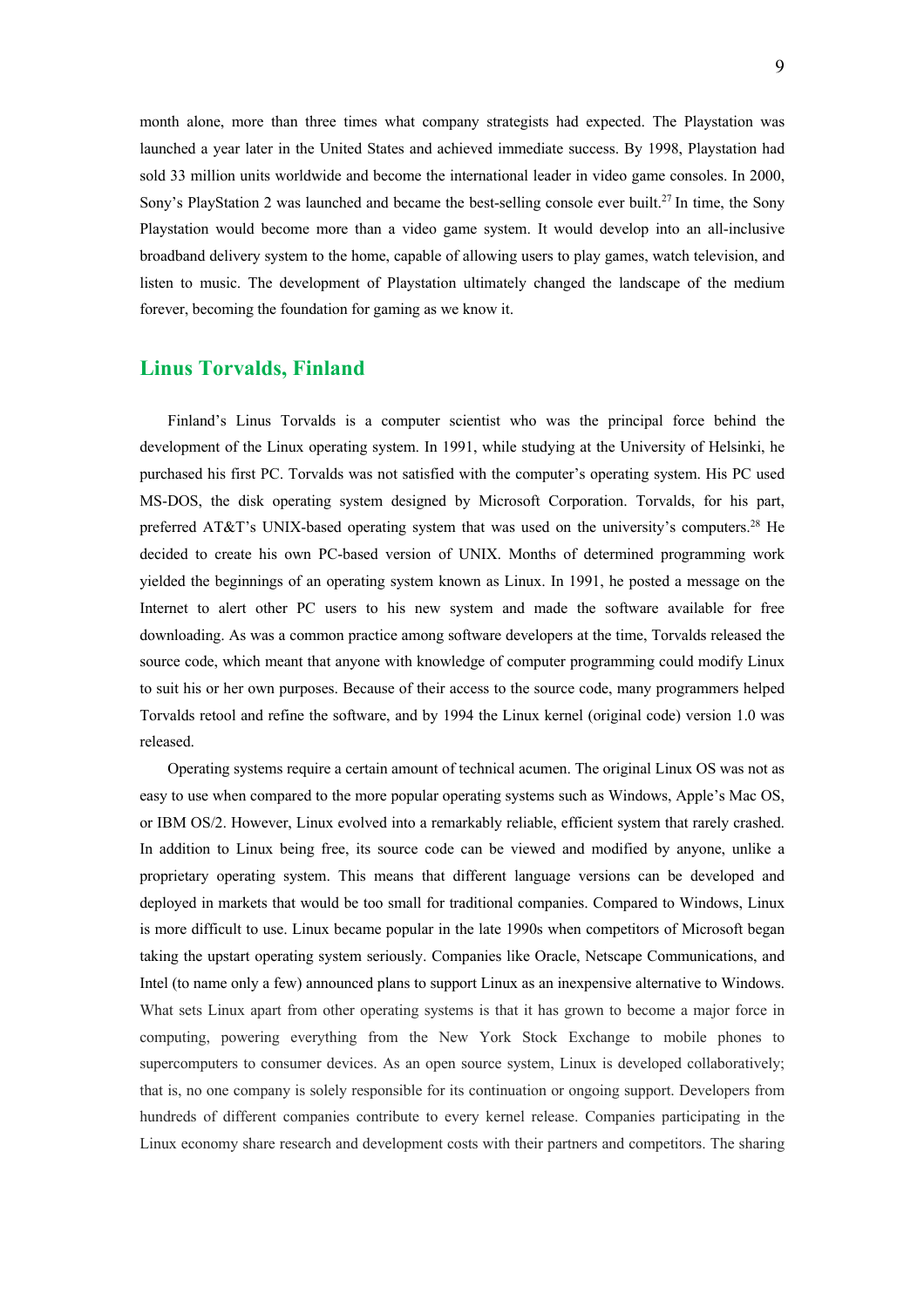in development costs among multiple individuals and companies has resulted in a large and efficient "free" ecosystem that is unparalleled in software design.

# **Three Strategic Approaches to Business Transformation**

The most important inventions build on the fundamental principles set forth by others. Such companies and project teams benchmark and learn by example. At the same time, the innovator must be willing to let go of basic assumptions and consider a problem from an altogether different perspective. He/she must be open to taking risks by approaching a problem in an entirely new way. That is what truly separates the innovator from the also-ran. In this book, we will consider three major types of innovation. They include: 1. business model innovation, 2. product innovation, and 3. process innovation.

#### **Business Model Innovation**

Today, innovation is about much more than developing new products. It's also about building new markets to meet untapped customer needs. Business model innovation involves creating entirely new approaches for doing business. Authors Kim and Mauborgne (2005) make the argument that to create new growth opportunities, innovative companies must consider the unknown market space, untainted by competition. They advocate what they term a *Blue Ocean strategy* approach, whereby demand is created rather than fought over. Blue oceans denote all future industries not in existence today (i.e., the unknown market space). It describes the potential market space that has yet to be explored.<sup>29</sup> HBO, for example, created a demand for premium television entertainment. They changed the consumer mind that television should forever be free. Likewise, Amazon.com demonstrated the potential of electronic commerce by developing a simple and efficient way to buy books and other goods using the power of the Internet and intelligent networking. This gave rise to an altogether new business model known as ecommerce. Both companies introduced a business model innovation that proved transformative. They redefined the competitive playing field by introducing an entirely new value proposition to the consumer.

#### **Product Innovation**

Product innovation refers to the complex process of bringing new products and services to market as well improving (or enhancing) existing ones. Highly innovative companies display a clear and discernible progression in the products they make. They force themselves to create new and better products while challenging the competition to do the same.<sup>30</sup> There is a natural progression in product design and development.<sup>31</sup> Being first to market is essential. If successful, a new product innovation will create lasting advantage while spawning a host of imitators. Consider, for example, the host of imitators that followed the launch of the original iPhone by Apple.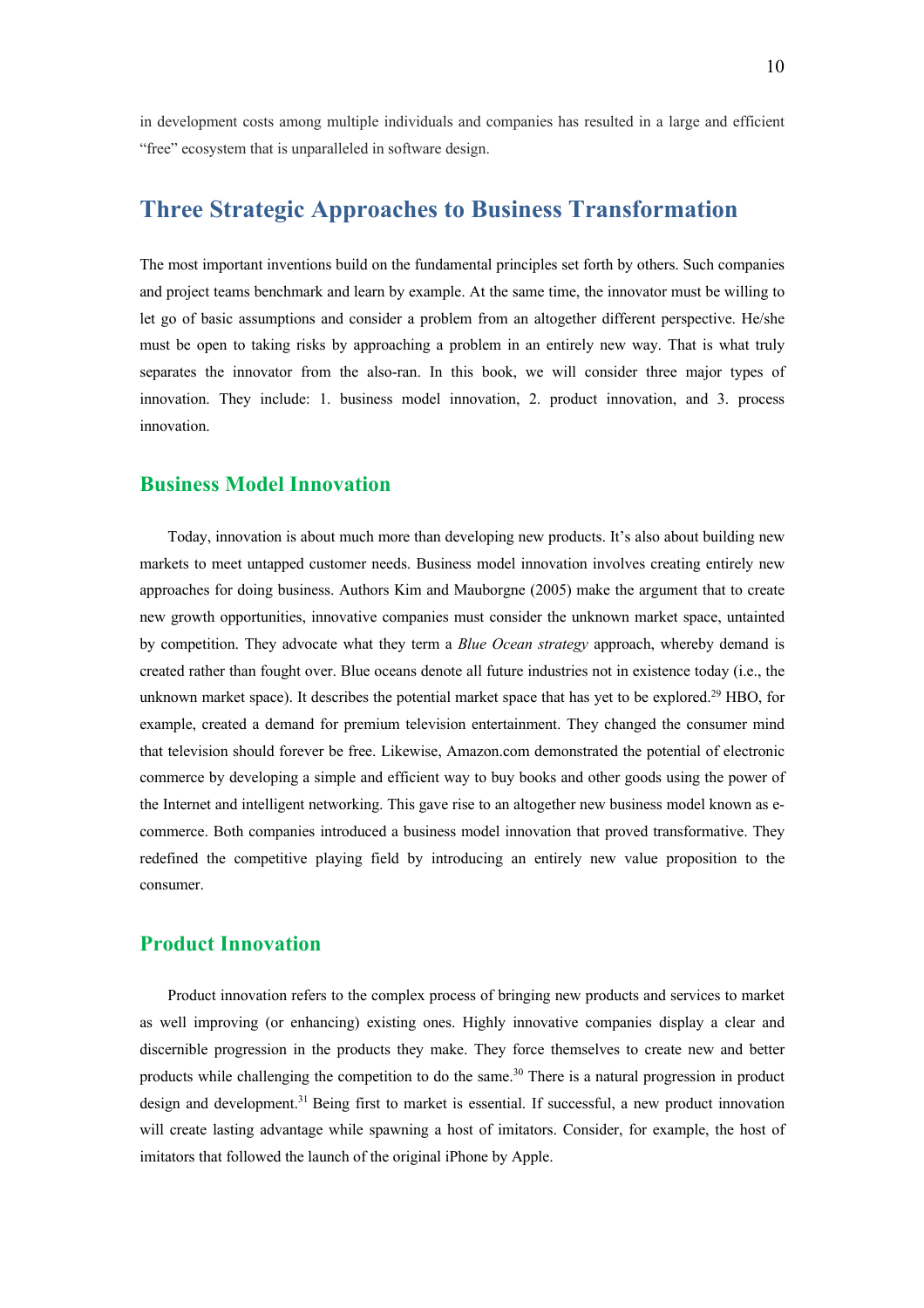Successful product innovation goes hand in hand with the creative process for developing unique and original ideas. The best companies foster a culture of innovation. They recognize that the source of good ideas can come from a wide variety of people and players both inside and outside the organization, including design engineers, project teams, business units, as well as individual customers.32 One important consideration is whether the proposed idea fills an obvious gap or niche in the marketplace. Consider, for example, the success of the e-commerce service known as Vacation Rental by Owner (VRBO) in helping to advance vacation lodging using the power of the Internet and customer feedback. It was the right product at the right time.

#### **Process Innovation**

Business process innovation involves creating systems and methods for improving organizational performance. Davenport and Short (1990) define business process innovation as a "set of logically related tasks performed to achieve a defined business outcome."33 Examples can be found in a variety of organizational settings and structures, including product development, manufacturing, inventory management, customer service, distribution and delivery.<sup>34</sup> The benefit of business process innovation is that it creates internal efficiencies that translate into organizational cost savings, including a better use of time, people, and resources.

A highly successful business process renders two important consequences. First, business process innovation is transformative; that is, it creates internal and external efficiencies that provide added value to the company and organization. Second, a well-designed business process sets into motion a host of imitators who see the inherent value in applying the same business process to their own organization. As an example, Dell Computers was an important innovator when it came to developing just-in-time manufacturing techniques as well as direct-to-home computer sales. Similarly, Netflix harnessed the power of the Internet in providing consumers with the ability to directly order movies online, thus creating an efficiency for the delivery of movies to the home. Both companies were game changers in the field of e-commerce by demonstrating that one could engage in e-commerce without the need for a brick-and-mortar retail store.

#### **Three-Sided Innovation**

It is not uncommon that some of the best companies discussed in this book are innovative in more than one area. As so often happens, the demands of bringing a product to market may require the organization to develop a business plan as well as support systems that cut across all three areas of innovation. I call this three-sided innovation. See Table 1.2.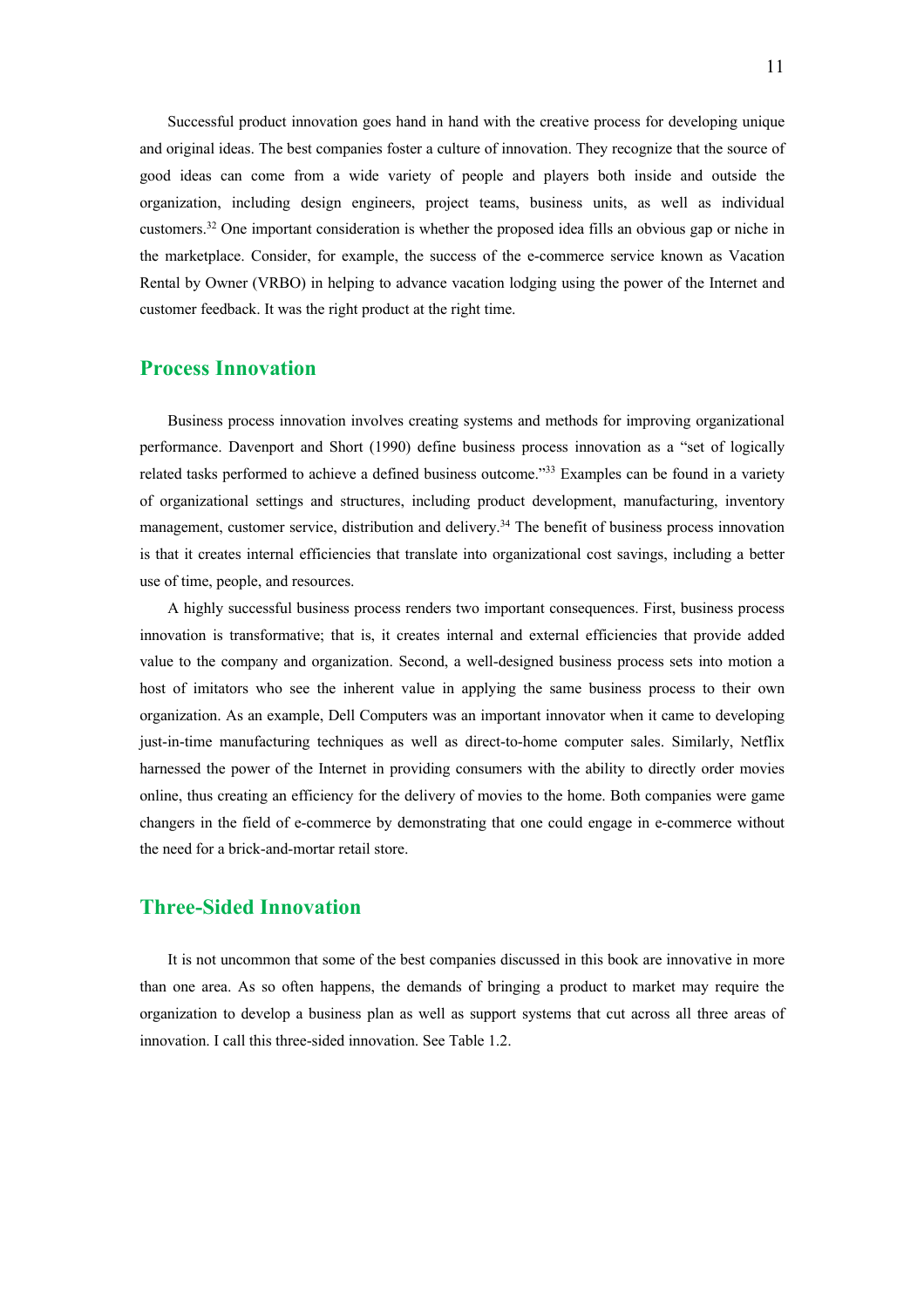| Company                                    | <b>Business Model</b>                               | Product                                                            | <b>Process</b>                       |
|--------------------------------------------|-----------------------------------------------------|--------------------------------------------------------------------|--------------------------------------|
| Amazon                                     | Electronic Commerce                                 | Books and Later<br>General Merchandise                             | Supply Chain<br>Management System    |
| Apple                                      | Electronic Commerce                                 | <i>i</i> Tunes Music /<br>iPod Music Player<br>iPhone (smartphone) | Mp3 File Sharing<br>and Distribution |
| Google                                     | Key-Word Search<br>Advertising                      | Internet Search                                                    | <b>Intelligent Network</b>           |
| <b>HBO</b>                                 | Pay Cable Television                                | Premium Television/<br>Film Entertainment                          | Satellite<br>Communication           |
| NBC/CBS Radio<br>and Television<br>Network | <b>Advertiser Supported</b><br>Radio and Television | Radio/Television<br>Entertainment – News                           | Network/Affiliate<br>Relationship    |

#### **Table 1. 2 Three-Sided Innovation**

# **Digital Media and Innovation**

Today, of course, we think of innovation within the modern-day context of digital media and the Internet. Digital media represents the artistic convergence of various kinds of hardware and software design elements to create entirely new forms of communication expression. From e-commerce (Amazon.com and Google) to music and video streaming (Apple iTunes and Netflix), digital media has transformed the business of retail selling and personal lifestyle. Digital media is at the heart of today's communication revolution. We have entered the era of personalization, where smartphone users personalize their music listening experience and newspaper readers customize their news selection via their computer tablet.<sup>35</sup>

Central to any discussion pertaining to digital media is having an appreciation for the importance of convergence. For communication scholars, the word *convergence* is a fairly elastic term that has come to mean different things depending on time, application, and context. There are a number of driving forces that focus public attention on the issue, including changes in technology (most notably the Internet), business merger and acquisition activities, and the search for new market opportunities.<sup>36</sup> While the term *convergence* may be elastic, it shoulders an important responsibility in helping explain the ramifications of technologies and business enterprises that are jointly linked together.

#### **Digital Storytelling and Photography**

Digital media has proven to be a major game changer when it comes to storytelling. *Digital storytelling* is the art of using digital tools to tell a story. Consider, for example, what has occurred in terms of how we handle photographic display. The once iconic family photo album represented a certain way of telling one's personal family history (i.e., weddings, sporting events, vacations, etc.).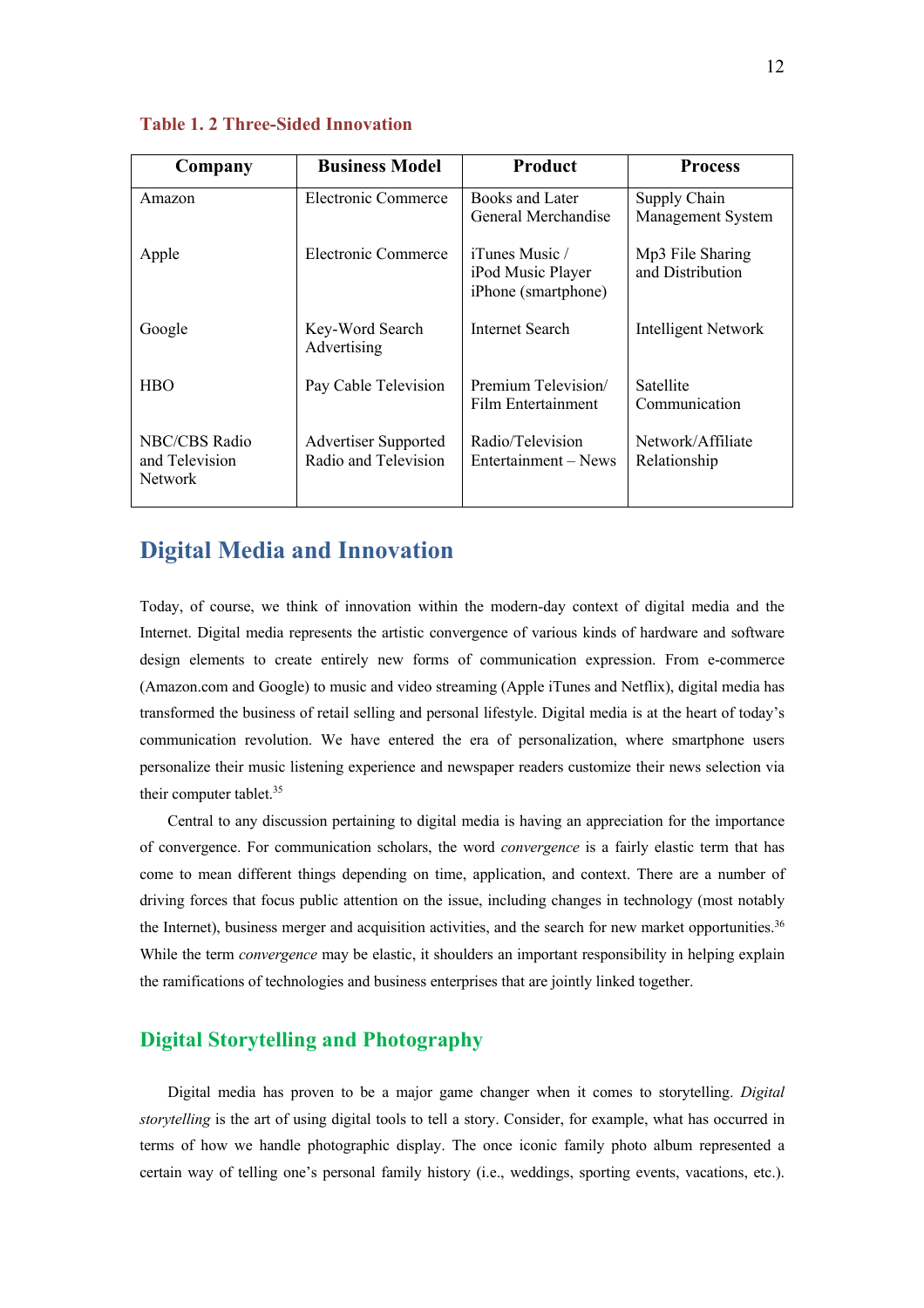The digital camera changed all that. The digital photo can be stored on a variety of media devices, including PCs, flash drives, smartphones, and computer tablets as well as being uploaded to the Internet, not to mention social media sites as well as personal or professional Web site displays. Instagram, for example, is a mobile photo and video-sharing service that enables its users to take pictures and videos, apply digital filters, and share them on a variety of social networking services, such as Facebook, Twitter, and Tumblr. All this points to the fact that the transition to digital cameras is no longer about a single product but, rather, a fundamental shift in thinking regarding visual display, storytelling, and the communication process.<sup>37</sup>

## **Digital Media Innovation and Intelligent Networking: Eight Signature Features**

International business has been transformed by the power of instantaneous communication. The combination of computer and telecommunications has collapsed the time and distance factors that once separated nations, people, and business organizations.<sup>38</sup> We start with the assumption that the intelligent network is not one network but a series of networks designed to enhance worldwide communication for business and individual users alike.<sup>39</sup> What gives the network its unique intelligence are the people and users of the system and the value-added contributions they bring via critical gateway points (e.g., PCs, smartphones, tablets, etc.).<sup>40</sup> The intelligent network in combination with digital media services provides the electronic pathways and information repositories that make global communication possible. In this book, we consider eight signature features that help define the many ways in which digital media and intelligent networks are being used. This can be seen in Table 1.3. These eight signature features are part and parcel of what I term *digital lifestyle.*

| <b>High-Definition</b><br><b>Television</b><br>(HDTV) | Provides picture quality approaching that of 35 mm film.<br>HDTV is considered the most significant development in television<br>technology since color television because of its remarkably<br>improved picture quality.                                                                                                                                                                                        |
|-------------------------------------------------------|------------------------------------------------------------------------------------------------------------------------------------------------------------------------------------------------------------------------------------------------------------------------------------------------------------------------------------------------------------------------------------------------------------------|
| <b>Video</b><br><b>Streaming</b>                      | Represents the ability to distribute video information via the<br>Internet to one's television set, computer, or mobile device. This<br>can include video clips (YouTube), movies (HBO and Netflix),<br>and social media (Facebook).                                                                                                                                                                             |
| <b>Mobile Wireless</b><br>Communication               | Suggests that users require flexibility of movement and access to<br>the Internet anytime, anywhere. The term smartphone describes a<br>new generation of cellular telephones that is highly personalized<br>and features a variety of enhanced information services.                                                                                                                                            |
| Video-on-<br>Demand (VOD)                             | Represents a category of pay television services that enables the<br>cable, Internet Protocol TV (IPTV) or Direct Broadcast Satellite<br>(DBS) viewer to access feature films and concerts from a large<br>selection of titles and program categories that are hosted on a<br>remote server. Central to this discussion is the importance of<br>Netflix, which in 2008 demonstrated the possibility of streaming |

#### **Table 1.3 Digital Media and Innovation: Eight Signature Features**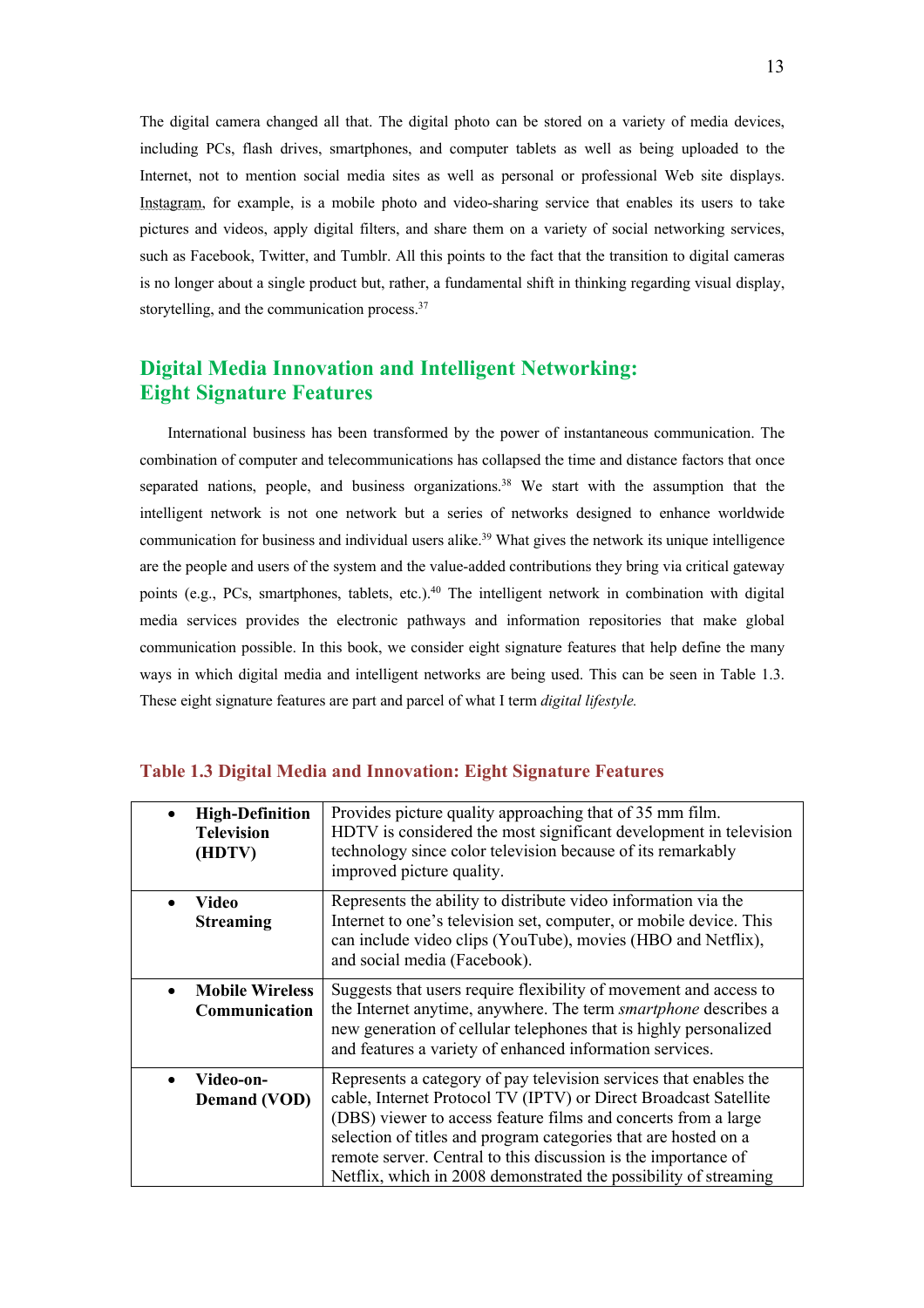|                                                                | movies via a broadband cable to the home. Netflix would be a<br>catalyst for change, opening the door for other services, including<br>Hulu and HBO-Go.                                                                                                                                                                                                                                                                                                                                                                |
|----------------------------------------------------------------|------------------------------------------------------------------------------------------------------------------------------------------------------------------------------------------------------------------------------------------------------------------------------------------------------------------------------------------------------------------------------------------------------------------------------------------------------------------------------------------------------------------------|
| <b>MP3 File</b><br>$\bullet$<br><b>Sharing</b>                 | Is a digital audio encoding format that utilizes compression<br>technology. MP3 is designed to greatly reduce the amount of data<br>necessary to provide a faithful reproduction of an original<br>recording. The power of Internet-delivered music using MP3 file-<br>sharing software has changed fundamentally the cost structure of<br>music recording and distribution on a worldwide basis.                                                                                                                      |
| <b>Digital Video</b><br>$\bullet$<br><b>Recording</b><br>(DVR) | Represents the ability to record selected television programs for<br>later viewing. A DVR set-top box includes an on-screen guide of<br>scheduled TV programs. The value proposition for the consumer is<br>the ability to record one's favorite programs as well as the ability<br>to skip over commercial TV ads.                                                                                                                                                                                                    |
| <b>Cloud</b><br>$\bullet$<br>Computing                         | The expression putting something on the cloud refers to the idea<br>of storing of information and data on a remote host site.<br>Cloud computing provides both storage as well as the delivery of<br>information services over a virtual platform using the networking<br>capability of the Internet. The user is able to access such services<br>on demand. Cloud computing comes in two general forms: public<br>(Facebook and Google Calendar) versus private clouds (internal<br>university or hospital networks). |
| <b>Digital Video</b><br>$\bullet$<br>Compression<br>(DVC)      | Refers to digitizing and compressing video pictures so that they<br>may be processed, stored, and distributed with greater flexibility<br>and ease. DVC has important implications for diverse technologies<br>and services such as: 1) HDTV, 2) increased channel capacity on<br>cable, IPTV and DBS, 3) Internet video streaming and 4) video<br>games.                                                                                                                                                              |

# **Innovation Failure**

Authors Collins and Porras (1994) make the argument that highly successful companies are those that are willing to experiment and not rest on their past success. Over time, tastes, preferences, and technologies change. Innovative companies keep abreast of such changes, anticipate them, and make the necessary adjustments in strategy and new product development.<sup>41</sup>

This begs the question: if strategic adjustment and innovation are such basic elements, why then don't more companies succeed at it? One of the important arguments of this book is that even the bestmanaged companies are susceptible to innovation failure. In fact, all companies are susceptible to innovation failure or experience decline in their ability to maintain a competitive edge. Christensen (1997) posits what he calls the *innovator's dilemma.*<sup>42</sup>

Specifically, a company's very success can become the root cause of its failure to stay innovative. The public quickly forgets that in the mid-1990s, Apple was less than sixty days shy of declaring bankruptcy. So too, the Walt Disney Company experienced a similar decline in their innovative prowess in the decade of the 1990s, when it chose to partner with Pixar rather than internally develop new Disney animation films, once the hallmark of the company's creativity.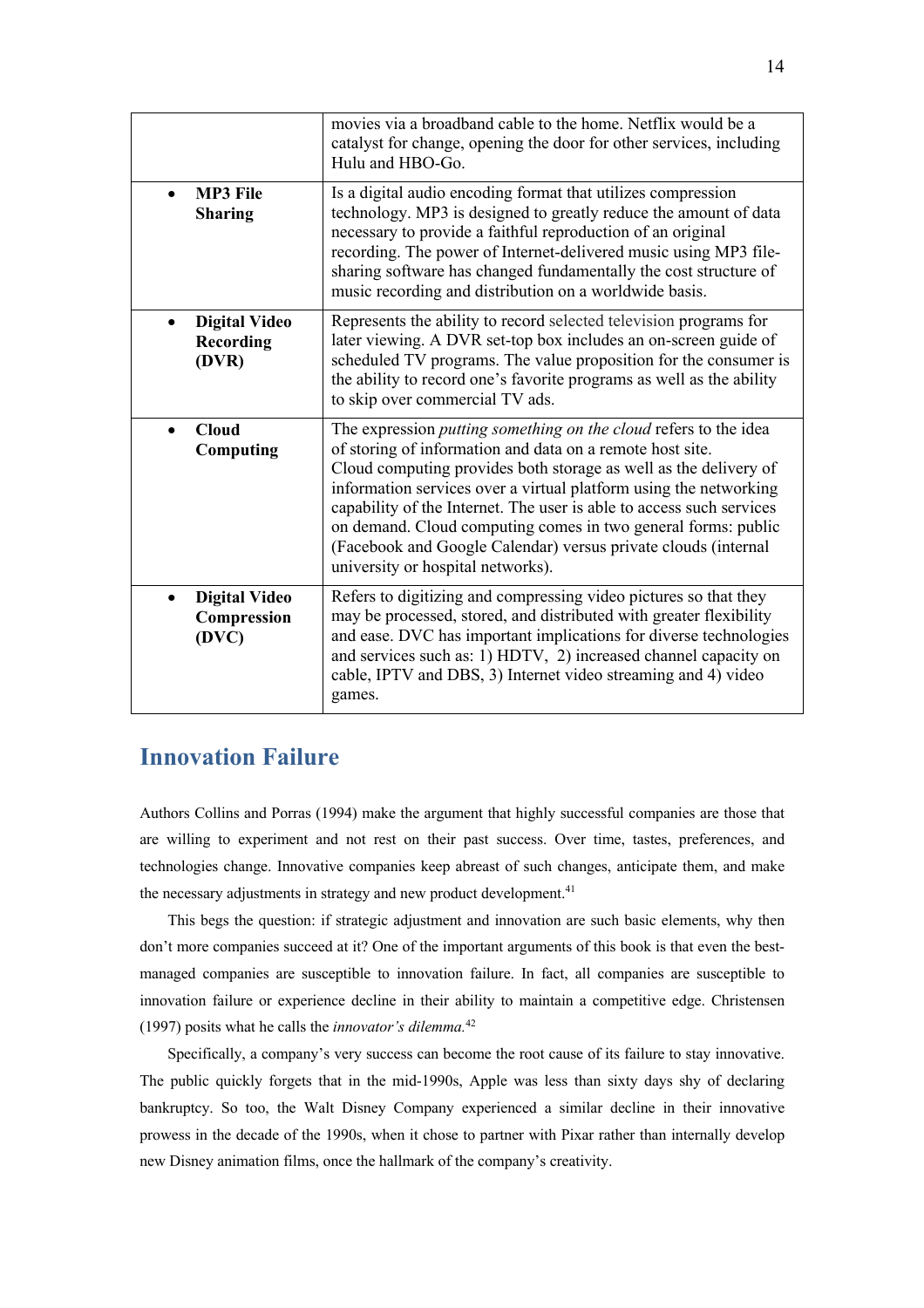Past success can sometimes make an organization very complacent; that is, they lose the sense of urgency to create new opportunities.<sup>43</sup> Companies, like people, can become easily satisfied with organizational routines. They become preoccupied with fine-tuning and making slight adjustments to an existing product line rather than preparing for the future. They become risk averse and engage in what MIT's Nicholas Negroponte (1995) describes as the "problem of incrementalism."<sup>44</sup> The history of business is filled with examples of past companies where senior management failed to plan for the future. Such companies do not anticipate a time when a substitute product (or changing market conditions) might come along and dramatically alter the playing field.

#### **The Challenges of Business Reinvention**

While most organizations recognize the importance of innovation, there is a wide degree of latitude regarding the method and approach to innovation. For some business enterprises, innovation is deliberative and planned. It is built into the cultural fabric of a company's ongoing research and development efforts. Some companies like Apple have a lengthy and structured approach to R&D. Other times, innovation is a direct response to a triggering event, that is, a sudden change in external market conditions and/or technology that forces a change in business strategy.<sup>45</sup>

The introduction of a new technology is the consummate triggering event that can cause any number of intended and unintended consequences on the marketplace, hence, the term *creative destruction.* One of the accompanying rules of creative destruction is that once a technology has been fully introduced, there is no going backward. There is no disinventing what one already knows how to do. Consider this the fallacy of nuclear disarmament (i.e., there may be a reduction in arms, but the core knowledge remains permanent). Thus, the real test for an established media enterprise is how to reinvent itself in light of new competitive threats and changes. We have seen this pattern time and again throughout the latter part of 20th and early 21st centuries. Table 1.4 provides a select set of examples of incumbent media enterprises and the triggering event technologies that forced business reinvention.

| <b>Incumbent Media</b>         | Challenged by                                 | <b>Solution</b>                                                                                             |
|--------------------------------|-----------------------------------------------|-------------------------------------------------------------------------------------------------------------|
| Newspapers                     | Radio, late 1930s<br>and $1940s$              | Became more interpretative in news<br>approaches, expanded photojournalism<br>coverage                      |
| Radio                          | <b>Broadcast</b><br>Television, 1950s         | Deemphasized radio drama and<br>comedies and focused on music (top 40)<br>music, sports broadcasting, etc.) |
| <b>Broadcast</b><br>Television | Cable Television,<br>late $1970s$ and $1980s$ | Slowly bought into cable programmers<br>or created their own cable brands:                                  |

#### **Table 1.4 Challenges and Solutions: Disruptive Communication and Information Technology**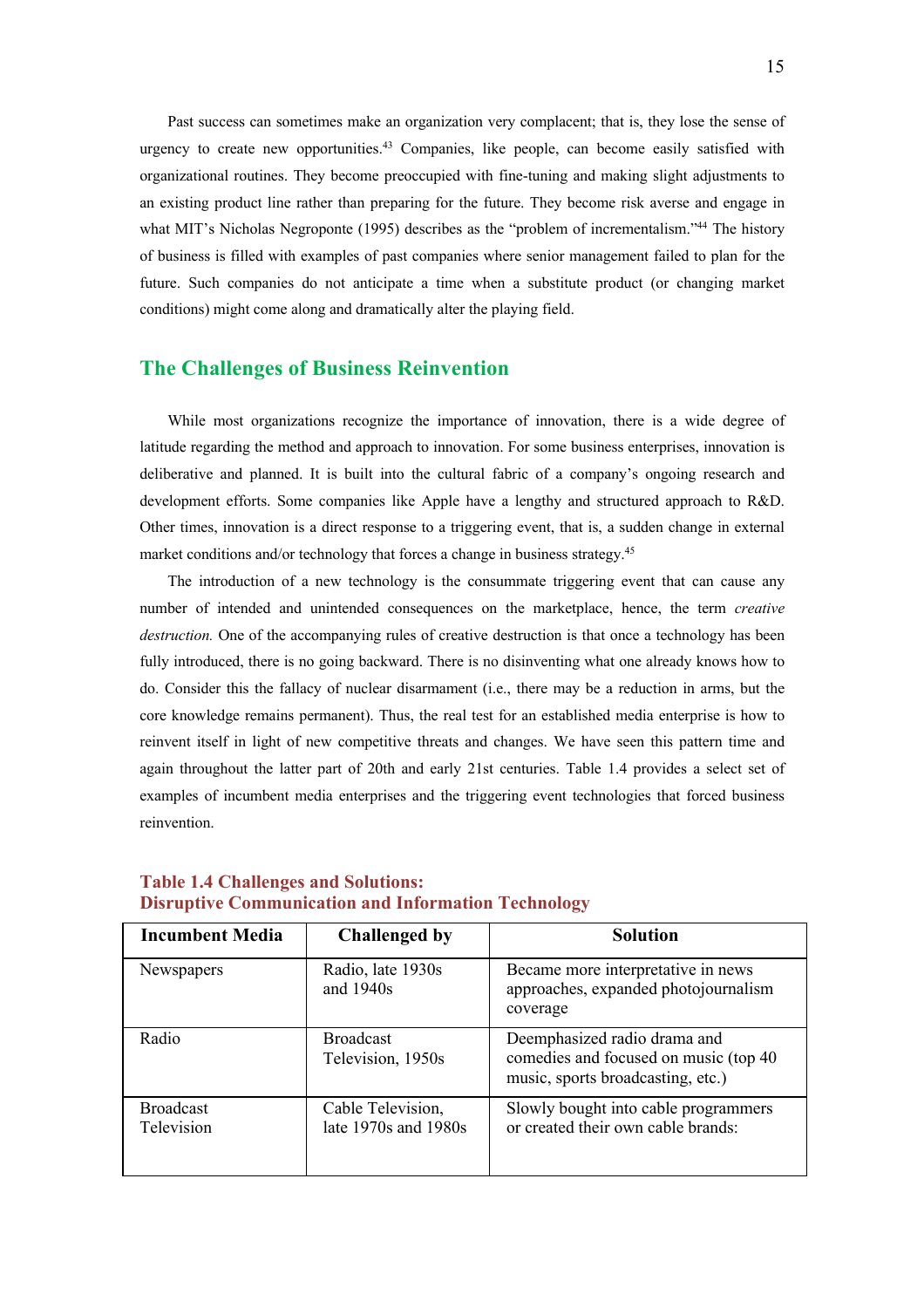|                                   |                                                             | ABC acquired ESPN                                                      |
|-----------------------------------|-------------------------------------------------------------|------------------------------------------------------------------------|
|                                   |                                                             | NBC launched CNBC<br>$\bullet$                                         |
| Cable Television                  | Direct Broadcast<br>Satellite, 1990s,<br>early 21st century | Emphasized high-speed Internet access<br>and cable telephony           |
| Vinyl Records                     | Compact Disk (CD),<br>1980s                                 | All music production companies<br>eventually transitioned to CD format |
| CDs (traditional<br>music retail) | iPod, MP3 music<br>file sharing, early<br>21st century      | Steady transition to the EC model:<br>iTunes, Pandora, etc.            |
| Newspapers and<br>Television      | The Internet, 21st<br>century                               | Digital newspapers and on-line reading<br>formats                      |

#### Source: R. Gershon

Consider, for example, the impact that television had on the radio industry in the 1950s. Television was developed and promoted by the same companies involved in radio. In the beginning, television was conceived simply as radio with pictures. Radio provided many of the programmatic lessons that would be later adopted by television. Thus, the programming, economic structure, and the system of regulation was patterned after radio. The once highly successful radio networks (i.e., CBS and NBC) strengthened their dominance of the industry in the 1950s by establishing a strong television presence.46 Many of the programs and its actors and actresses would make the transition from radio to television (some would not). Thus, famous radio programs like *Dragnet, Gunsmoke,* and the *Lone Ranger* eventually would make their way to television. All this came at a price. The radio industry began feeling the effects of creative destruction. Radio listenership steadily dropped off. The challenge for the radio industry was either to adapt or face a slow, steady demise. It took several years, but eventually radio reinvented itself strategically by playing to its natural strengths, emphasizing music formats (i.e., top 40, sports, news, etc.), becoming more mobile (radios in cars and portable radios), and employing radio station formats with more targeted audiences. This included the rise of celebrity DJ and radio personalities. 47

It was only a matter of time before television would find itself in a similar situation with the emergence of cable television in the 1970s. Suddenly, broadcast television was feeling the tide winds of creative destruction as well. The broadcast television marketplace was no longer an oligopoly of three major networks, given the explosive growth of new cable television programming services like HBO, CNN, ESPN, and MTV (to name only a few). The upstart cable networks now had the ability to narrowcast their programming by targeting specific audiences both in terms of specialized program content as well as audience demographics. Thus was born the principle of narrowcasting. They threatened to siphon audiences away from the traditional broadcast networks, and by the 1980s cable seriously had begun to fragment the television marketplace.<sup>48</sup>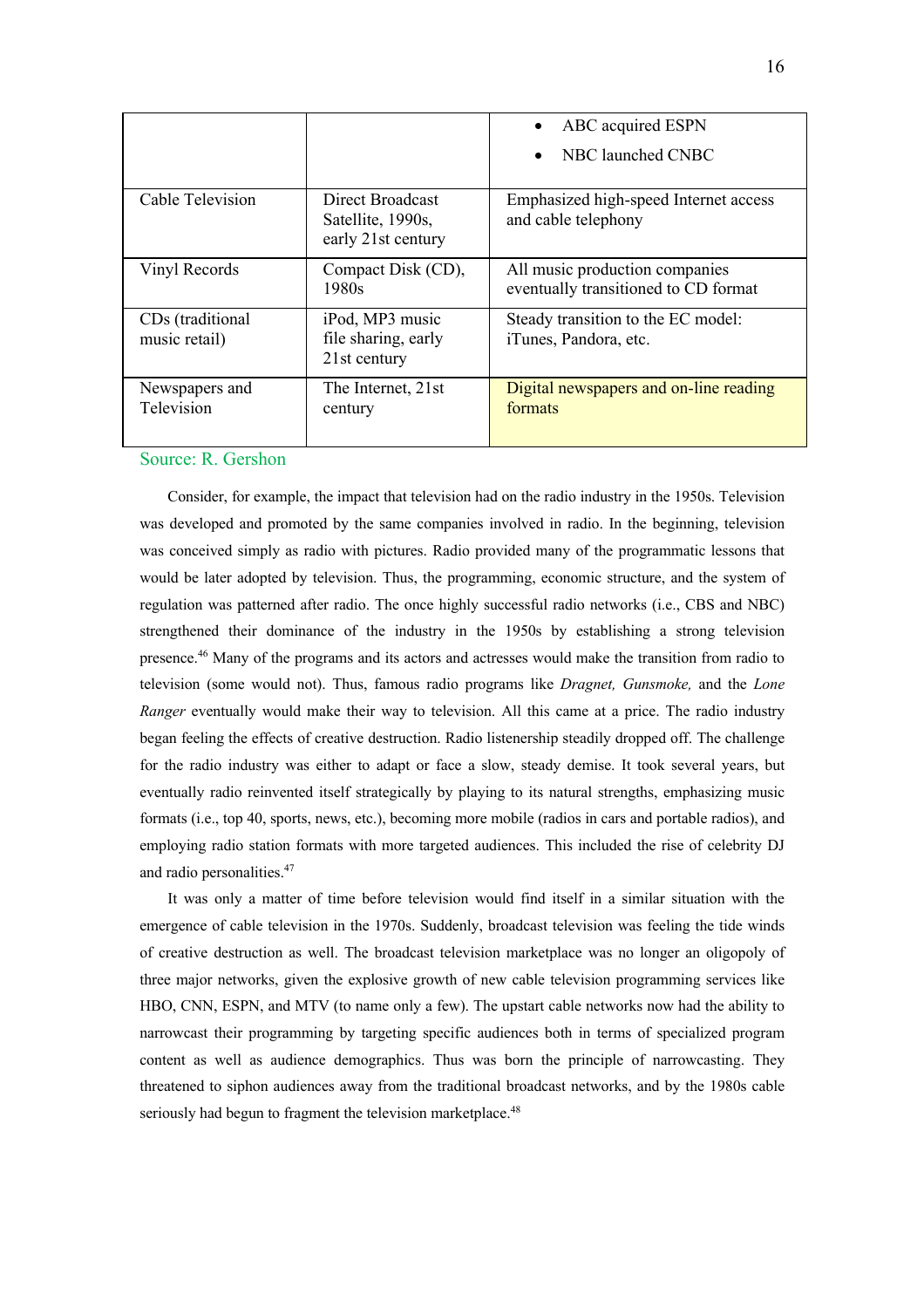## **Discussion: Failure Is Not An Option**

Change is never easy. Change is especially difficult when a new technology or start-up company is poised to displace a well-established business. Nowhere is this more evident than the impact that digital media and the Internet have had on traditional newspapers and magazines. Today, the international newspaper industry finds itself on the receiving end of creative destruction. Starting in 2008, the international newspaper industry has entered into a period of unprecedented decline. Many of the world's leading newspapers have experienced overall revenue decline. Once iconic magazine names like *Newsweek, Fortune* and *Life have been greatly reduced or* are no more. Hundreds of newspapers and magazines from around the world have shuttered their doors or gone to an all-digital format. The digital fusion of Internet news in combination with computer tablets and other mobile devices has fundamentally challenged the long-term sustainability of print media. This is creative destruction in its most essential form. Today, the question for journalists, newspaper managers, and journalism educators is the same. What business are you really in?

In this book, we will see examples of companies that have overcome the challenges of business reinvention. We will meet a select number of media companies that have learned how to make innovation a sustainable repeatable process. Their lessons and experience are fully shared with the reader. We also will encounter companies that succumbed to the devastating effects of creative destruction and have been greatly reduced or no longer exist. In the life of all business enterprises, there comes a point when such companies are challenged by the moving tides of the unexpected. How they respond to such changes determines whether they will be successful or a business that failed to adapt. This juncture represents what former Intel CEO Andy Grove refers to as a *strategic inflection point*; a time when a triggering event in the competitive marketplace requires new solutions or face the prospect of business extinction.49 Put differently, as former National Aeronautics and Space Administration (NASA) flight director Gene Kranz once said to the members of his mission control team—responsible for the safe return of the disabled Apollo 13 spacecraft— "Failure is not an option!"

## **Endnotes**

- 1. Joseph Schumpeter, *Capitalism, Socialism and Democracy* (New York: Harper & Row, 1942).
- 2. Richard Gershon, *Media, Telecommunications and Business Strategy,* 2nd ed. (New York: Routledge, 2013).
- 3. Everett Rogers, *Diffusion of Innovation* 4th ed. (New York: Free Press, 1995), 11.
- 4. Clayton Christensen, *The Innovator's Solution* (Boston, MA: Harvard Business School Press, 2003), 34.
- 5. Tony Davila, Marc Epstein, and Robert Shelton, *Making Innovation Work* (Upper Saddle River, NJ: Wharton School Publishing, 2006).
- 6. Paola Dubini and Bernardino Provera, "Chart Success and Innovation in the Music Industry," *Journal of Media Business Studies* 5, no. 1 (2008): 41–65.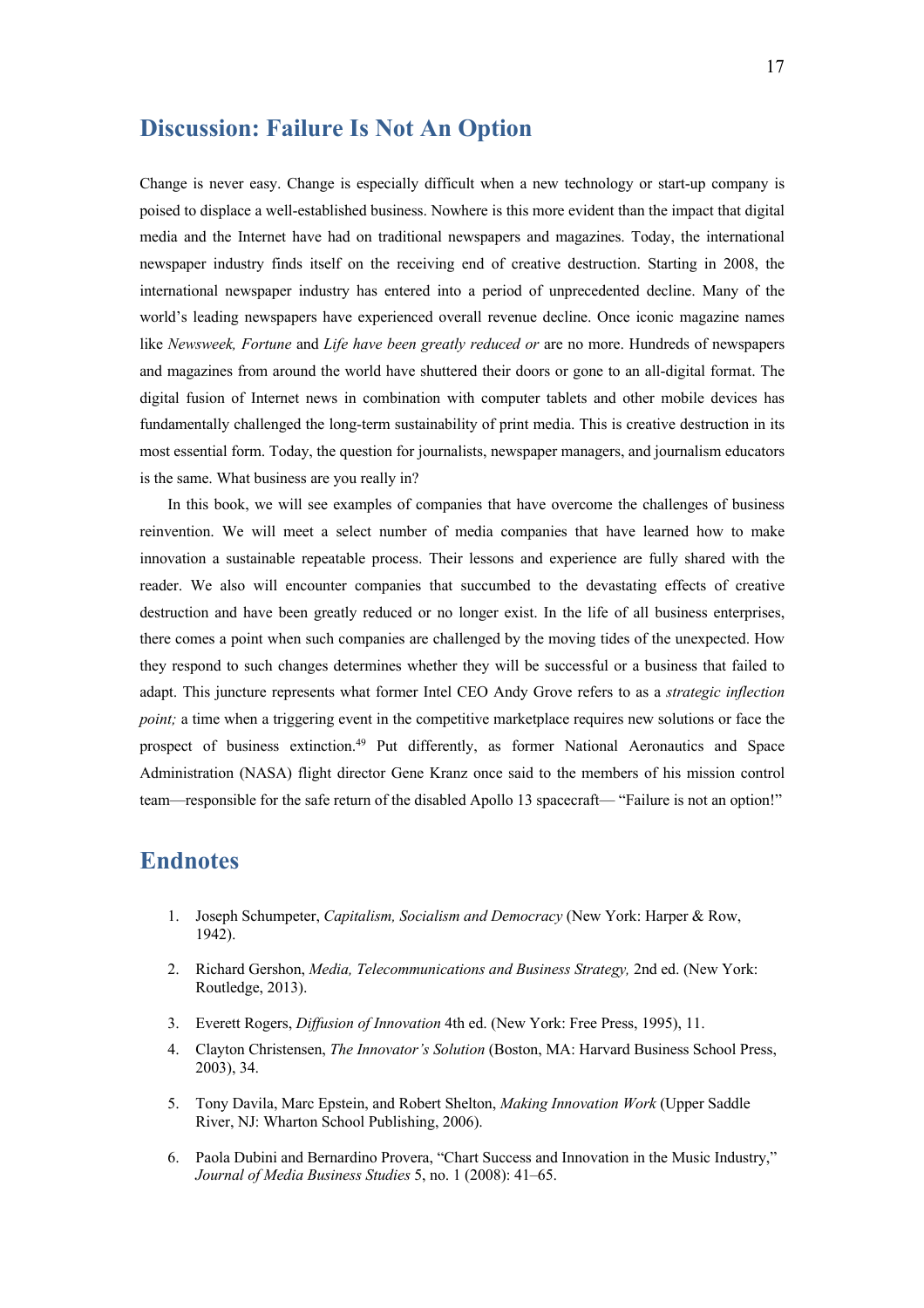- 7. Richard Gershon, "Media Management and Innovation: Disruptive Technology and the Challenges of Business Reinvention," in *The Media as a Driver of the Information Society,*  eds. A. Albarran, P. Faustino and R. Santos (Lisbon, Portugal: Media XXI/Formal Press, 2011), 299–319.
- 8. Steven Johnson, *Where Good Ideas Come From: The Natural History of Innovation* (New York: Riverhead Books, 2010).
- 9. Tom Kelley, *The Ten Faces of Innovation* (New York: Doubleday, 2005), 68.
- 10. A word about Post-it Notes. A Post-it Note is a small piece of colored paper with a strip of light adhesive on the back that allows it to be temporarily attached to papers, documents, books, and a variety of other things. In 1970, 3M chemist Spencer Silver was working to develop a strong glue. Instead, he wound up creating an adhesive that wasn't very sticky. Nothing came of it for four years. But it so happens that a 3M colleague by the name of Arthur Fry was a singer in a local church choir. Fry would sometimes find himself routinely losing his place in the church hymn book when the bookmarks he would use kept falling out. Why not try something different? Fry hit on a simple but elegant idea. He decided to coat a set of bookmarks with Spencer's glue. Now for the first time, they stayed in place yet lifted off without damaging the pages. The Post-it Note was born. In time, the Post-it Note would prove to be one of 3M's most popular office products.
- 11. James Mackay, *Alexander Graham Bell* (New York: John Wiley & Sons, 1997), 91–130.
- 12. "Menlo Park: The World's First R&D Lab," *Time Magazine*, available at http://content.time.com/time/photogallery/0,29307,1999191\_2156979,00.html
- 13. Jeremy Bernstein, *Three Degrees Above Zero: Bell Labs in the Information Age* (New York: Charles Scribner's & Sons, 1984), 77–107.
- 14. Ibid.
- 15. Jon Gertner*, The Idea Factory: Bell Labs and the Great Age of American Innovation* (New York: Penguin Press, 2012).

16. Ibid.

- 17. Jeremy Bernstein, 77–107.
- 18. Tom Farley and Mark Van der Hoek, "Cellular Telephone Basics: Amps & Beyond," last modified 2002, http://www.privateline.com/Cellbasics/Cellbasics.html.
- 19. Richard A. Gershon, "Cellular Telephony," in *Encyclopedia of International Media & Communications*, Vol. 1., ed. D. H. Johnston (San Diego, CA: Academic Press, 2003), 175– 188.
- 20. Tim Berners-Lee, *Weaving the Web* (New York: Harper Collins, 1999).
- 21. Gershon, *Media, Telecommunications and Business Strategy,* 247–248.
- 22. An operating system is the fundamental software that allows a computer to function.
- 23. In *U.S. v. Microsoft* (D.C. Cir. 2001), Microsoft was found guilty of engaging in anticompetitive behavior by requiring computer makers who wanted to install the company's Windows operating system to also install Microsoft's Internet Explorer and exclude the once highly popular Netscape Navigator browser. Such tying arrangements were found illegal by the D.C. Circuit Court. Microsoft was also found guilty of manipulating its application programming interfaces to favor Internet Explorer over third-party web browsers.
- 24. Ken Auletta, *World War 3.0: Microsoft and its Enemies* (New York: Random House, 2001).
- 25. "Yes, Microsoft Did Change the World More Than Apple," *Business Insider,* last modified September 8, 2011, http://www.businessinsider.com/yes-microsoft-did-change-the-worldmore-than-apple-2011-9.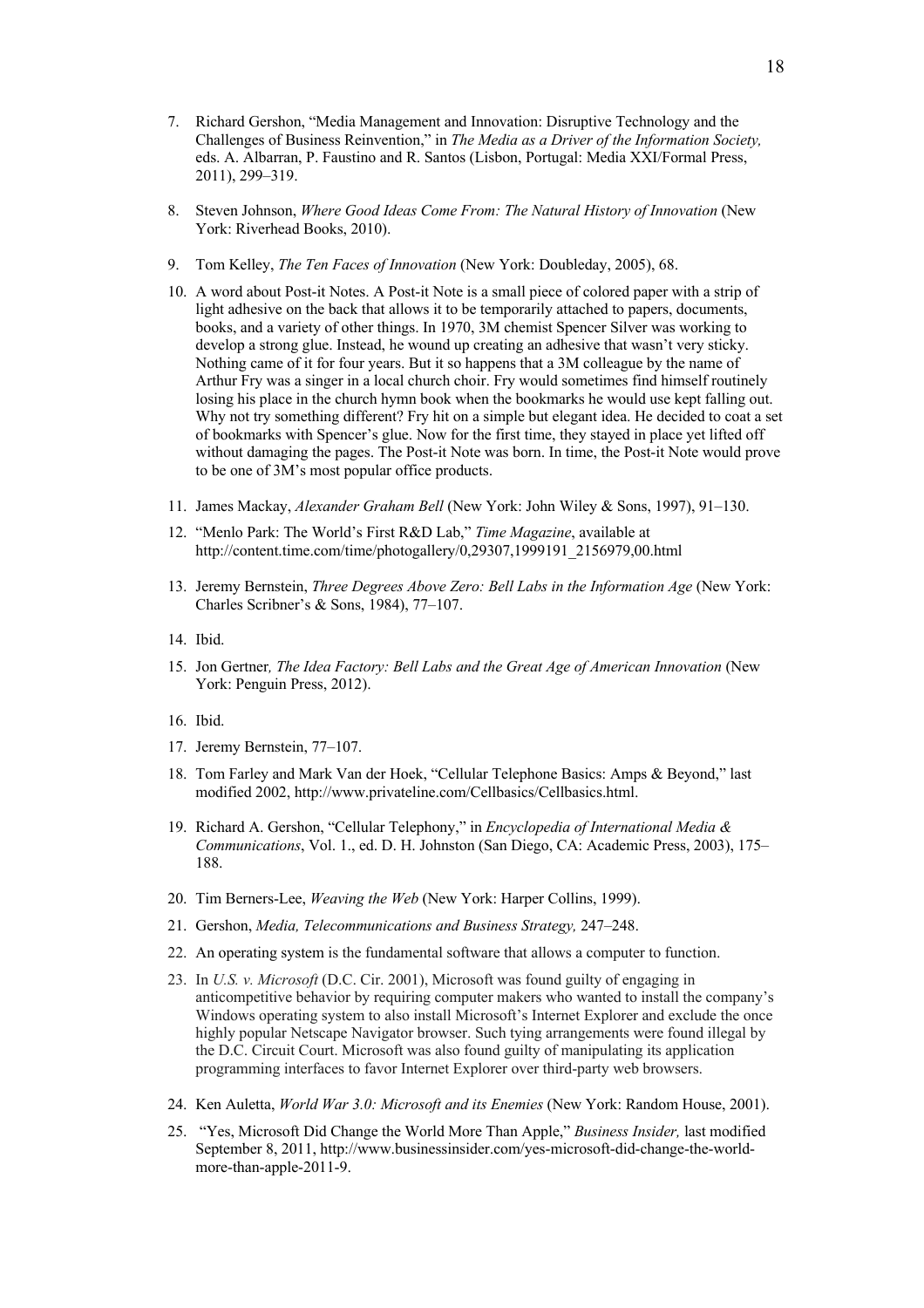- 26. Reiji Asakura, *Revolutionaries at Sony: The Making of the Sony Playstation and the Visionaries Who Conquered the World of Video Games* (New York: McGraw-Hill, 2000).
- 27. Richard Gershon and Tsutomu Kanayama, "The Sony Corporation: A Case Study in Transnational Media Management," *The International Journal on Media Management* 4, no. 2 (2002): 44–56.
- 28. UNIX is a computer operating systems developed in the 1970s at AT&T's Bell Research Labs. Designed originally for internal use within the Bell system, AT&T would later license UNIX to outside parties (both academic and commercial) starting in the late 1970s.
- 29. W. Chan Kim and Renée Mauborgne, *Blue Ocean Strategy* (Boston, MA: Harvard Business School Press, 2005).
- 30. Michael Brooke and William Mills, *New Product Development: Successful Innovation in the Marketplace* (Binghamton, NY: International Business Press, 2003).
- 31. Gary Hamel, "The What, Why and How of Management Innovation," *Harvard Business Review* (February 2006), 72–87.
- 32. Michael Brooke and William Mills, *New Product Development.*
- 33. T. Davenport and J. Short, "The New Industrial Engineering: Information Technology and Business Process Redesign," *Sloan Management Review* (Summer 1990), 11–27.
- 34. Thomas Davenport, *Process Innovation* (Boston, MA: Harvard Business School Press, 1993).
- 35. Richard Gershon, "Digital Media Innovation and the Apple iPad: Three Perspectives on the Future of Computer Tablets and News Delivery," *Journal of Media Business Studies* 10, no. 1 (2013): 41–61.
- 36. Michael Wirth, "Issues in Media Convergence," in *Handbook of Media Management and Economics,* eds. A. Albarran, M. Wirth, and S. Chan-Olmsted (Mahwah, NJ: Lawrence Erlbaum & Associates 2005), 445–462. See also, Alan Albarran, *Management of Electronic Media* (Belmont CA: Wadsworth, 2010).
- 37. Yue-Ling Wong, *Digital Media Primer* (Upper Saddle River, NJ: Pearson Prentice-Hall, 2009).
- 38. Manuel Castells, *The Rise of the Networked Society, the Information Age: Economy, Society and Culture,* 2nd ed. (Oxford, UK: Blackwell, 2000).
- 39. Eli Noam, *Interconnecting the Network of Networks* (Cambridge, MA: MIT Press, 2001).
- 40. Richard Gershon, "Intelligent Networks and International Business Communication: A Systems Theory Interpretation," *Media Markets Monographs. No. 12* (Pamplona, Spain: Universidad de Navarra Press, 2011).
- 41. Jim Collins and Jerry Porras, *Built to Last* (New York: Harper Collins, 1994).
- 42. Clayton Christensen, *The Innovator's Dilemma* (Boston, MA: Harvard Business School Press, 1997).
- 43. Michael Tushman and Charles O'Reilly, *Winning Through Innovation* (Boston, MA: Harvard Business School Press, 1997), 1–16.
- 44. Nicholas Negroponte, "Incrementalism is Innovation's Worst Enemy," *Wired,* April 1995, 188.
- 45. Thomas Wheelen and J. David Hunger, *Strategic Management and Business Policy* (Reading, MA: Addison Wesley Longman, Inc., 1998), 52–67.